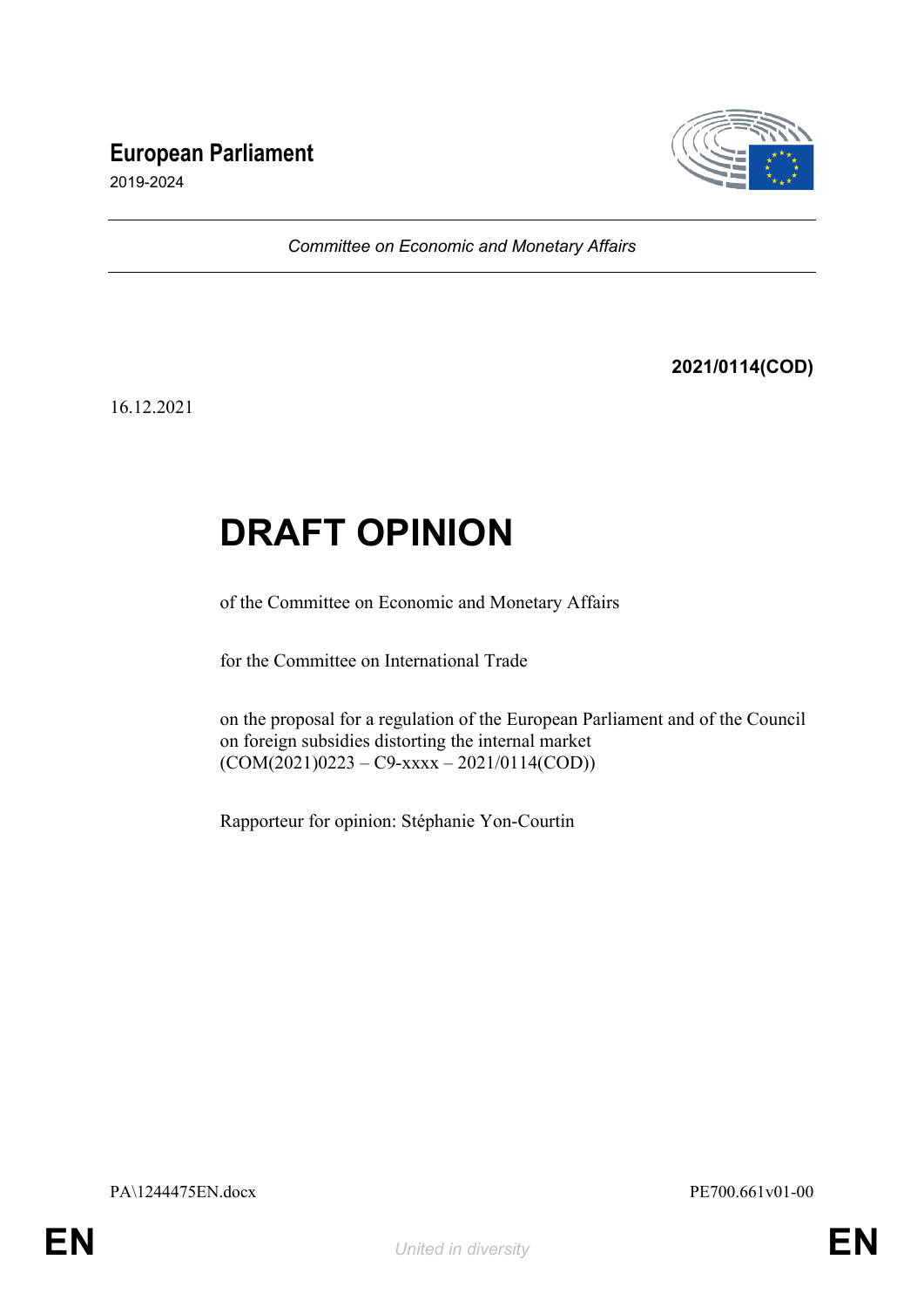PA\_Legam

**EN**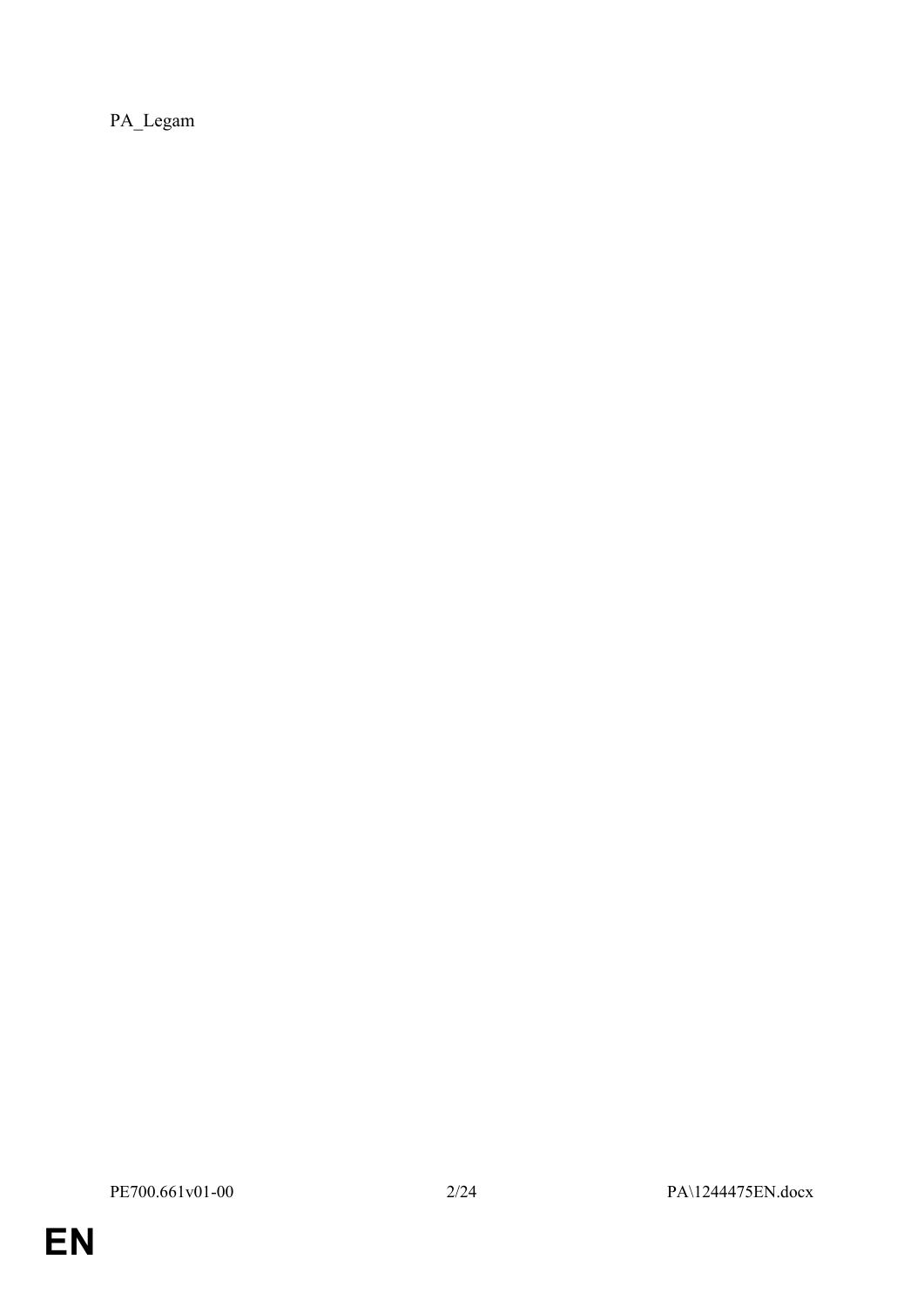# **SHORT JUSTIFICATION**

# **Background**

In May 2021, the European Commission proposed a new instrument to address potential distortive effects of foreign subsidies in the internal market. This draft regulation follows a White Paper on foreign subsidies in 2020 and is one of the key proposals to deliver on the Open Strategic Autonomy. The aim of the Foreign Subsidies Regulation is to close the regulatory gap in the internal market, protect competition and tackle distortive subsidies granted by non-EU countries.

The draft Regulation is country-neutral and based on three investigation tools;

- 1. A notification-based tool to investigate concentrations involving a financial contribution by a non-EU government, where the EU turnover of the company to be acquired is EUR 500 million or more and the foreign financial contribution is at least EUR 50 million<sup>-</sup>
- 2. A notification-based tool to investigate bids in public procurement procedures involving a financial contribution by a non-EU government, where the estimated value of the procurement is EUR 250 million or more; and
- 3. A tool to investigate all other market situations and smaller concentrations and public procurement procedures, which the Commission can start on its own initiative (exofficio) and may request ad-hoc notifications.

# **Role of ECON Committee**

Although INTA is the lead Committee on foreign subsidies matters, ECON has been associated under 'Rule 57+', with exclusive competence on concentrations and shared competence on some Articles.

# **Draft Report**

The Rapporteur fully supports the overall aims of the proposed Regulation, namely to ensure the proper functioning of the internal market by tackling distortive subsidies granted by non-EU countries. She also supports the objective to ensure that all companies compete on an equal footing to maintain a level playing field and to ensure Europe's competitiveness in order to support the recovery of the EU economy. The Rapporteur believes the Regulation must remain WTO compliant at all times and that there is an efficient interplay of the new instrument with the existing ones such as the Merger Regulation, the EU foreign investment screening mechanism and the International Procurement Instrument.

### **Chapter on Concentrations**

The Rapporteur has prioritised the chapter on concentrations, where ECON is responsible.

**Thresholds:** The Rapporteur believes that the Commission has set thresholds at a fair level, however suggests adding a review clause to ensure a targeted review of this Regulation after a year, if needed. Additionally, she underlines some key strategic sectors that need more attention from the Commission, in particular in the context of the ex officio instrument in cases below the ex-ante notification threshold.

**Alert mechanism:** The Rapporteur proposes to set up an alert mechanism to allow Member States and the concerned EU undertakings to have the possibility to alert the Commission

PA\1244475EN.docx 3/24 PE700.661v01-00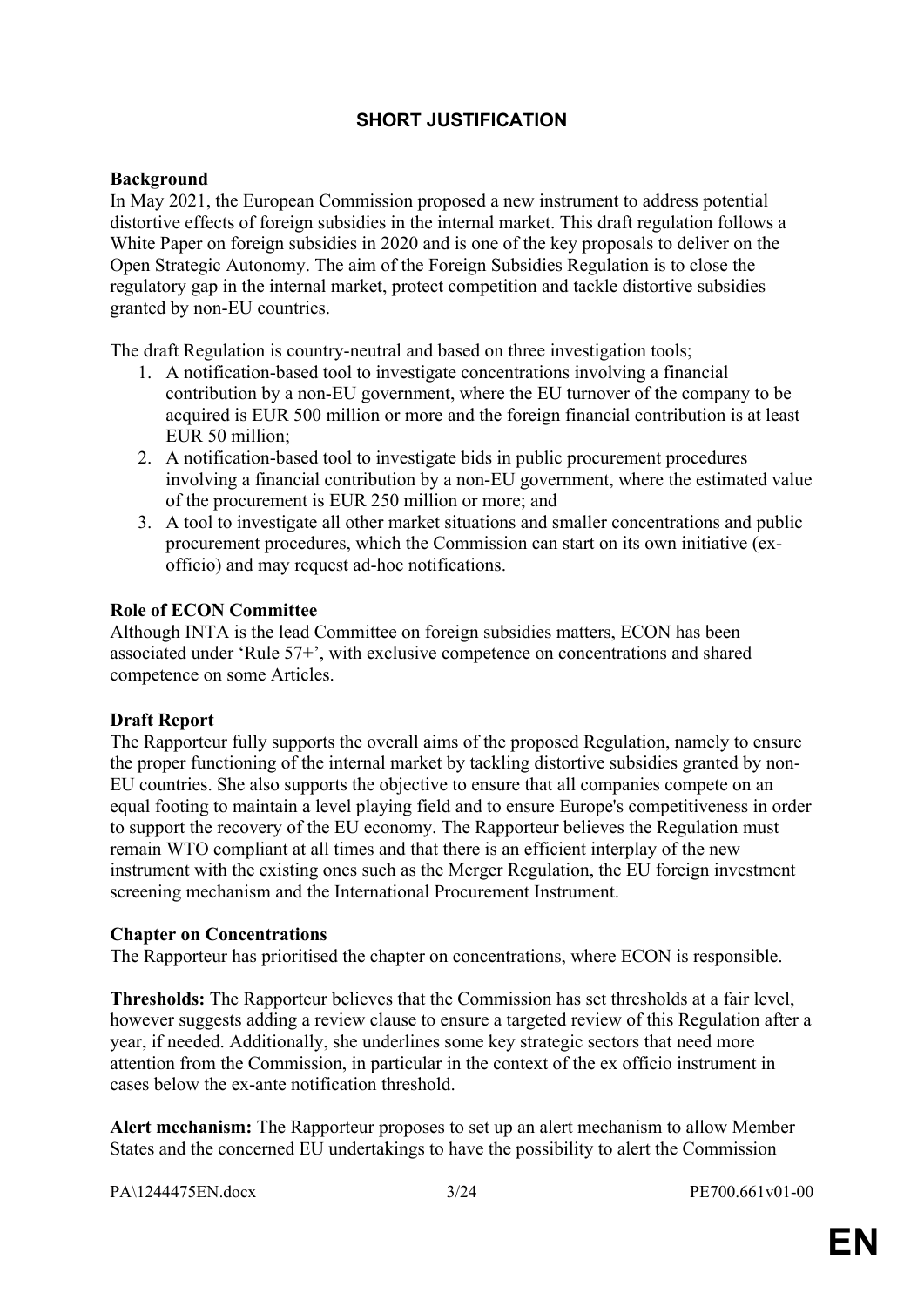about a potentially distortive foreign subsidy. This will facilitate the use of the ex officio instrument for cases below the thresholds.

**Notification mechanism:** The Rapporteur suggests setting up a notification mechanism, which alerts Member States when the Commission initiates a preliminary review or an indepth investigation for all the procedures included in this regulation. In order to ensure data protection and to limit the administrative burden on the Commission, this alert could be calibrated in its content and be communicated only to the Member States concerned by the concentration.

The Rapporteur also makes proposals to Articles where ECON has shared competence:

**Definition of foreign subsidies**: The Rapporteur suggests extending the definition to any regulatory intervention support that could affect the internal market such as a competitive advantage provided by a domestic market or restricted to foreign competitors.

**Balancing test**: The Rapporteur proposes to link the appreciation of positive impacts to the contribution of distortive subsidies to the achievement of the objectives of pre-existing EU policies. This is a general competition tool with no priority sectors, however, the Rapporteur believes that it could be relevant to identify strategic sectors, as for the foreign investment screening investments to look at first (especially in case of an excessive number of notifications).

**Review:** The Rapporteur suggests reviewing the Regulation in three years instead of five years in order to learn lessons from first years of experience and fix the loopholes if needed.

# **AMENDMENTS**

The Committee on Economic and Monetary Affairs calls on the Committee on International Trade, as the committee responsible, to take into account the following amendments:

# **Amendment 1**

**Proposal for a regulation Recital 5 a (new)**

*Text proposed by the Commission Amendment*

*(5a) The new instrument should be coherent with existing instruments, such as Council Regulation (EC) No 139/20041a, Directive 2014/24/EU of the European Parliament and of the Council1b or Regulation (EU) 2019/452 of the European Parliament and of the Council1c. In its application of the different instruments, the Commission should pay attention to ensure an efficient*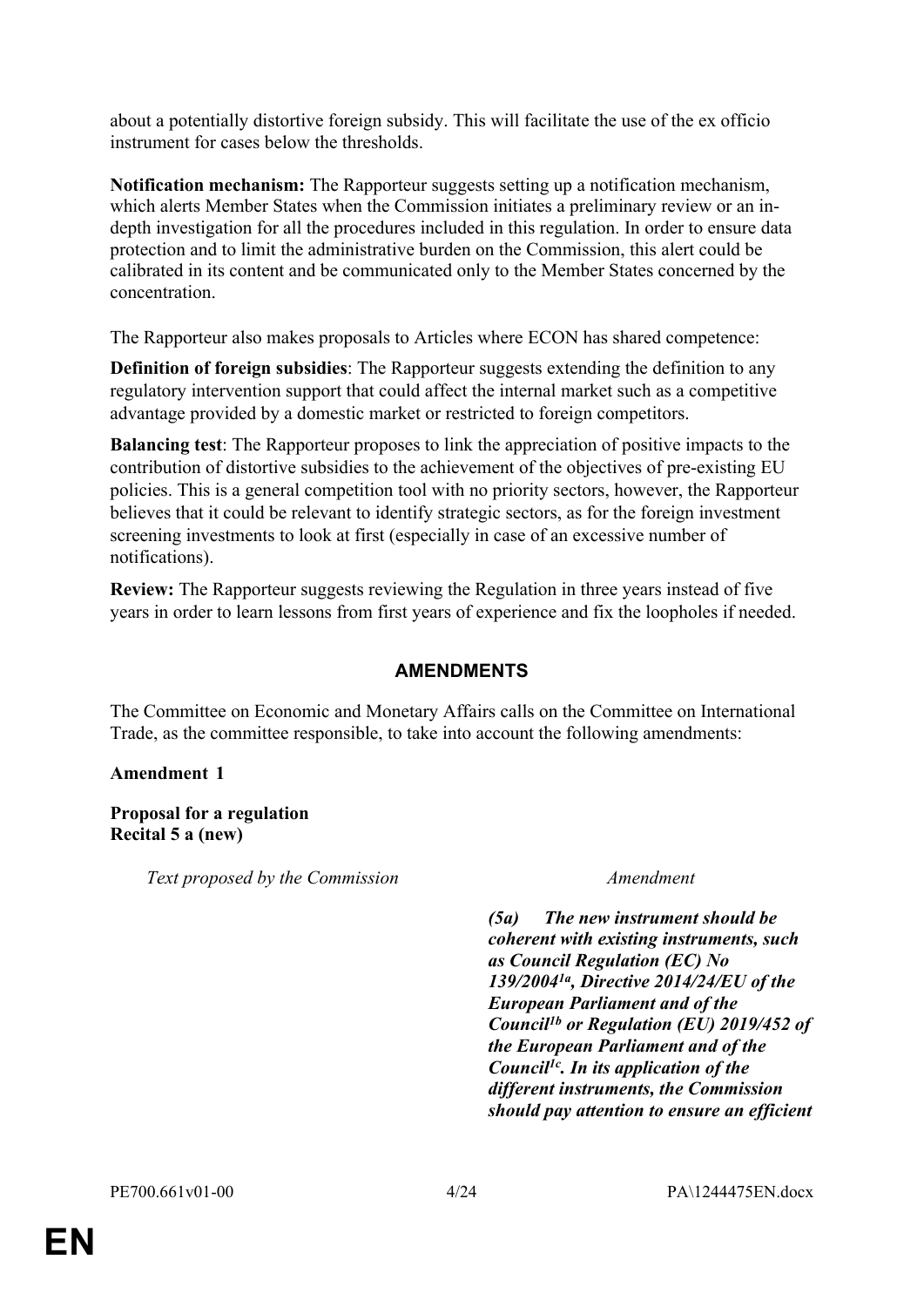*sharing of necessary information to safeguard a comprehensive approach.*

*\_\_\_\_\_\_\_\_\_\_\_\_\_\_\_\_\_\_*

*1a Council Regulation (EC) No 139/2004 of 20 January 2004 on the control of concentrations between undertakings (the EC Merger Regulation) (OJ L 24, 29.1.2004, p. 1).*

*1b Directive 2014/24/EU of the European Parliament and of the Council of 26 February 2014 on public procurement and repealing Directive 2004/18/EC (OJ L 94, 28.3.2014, p. 65).*

*1c Regulation (EU) 2019/452 of the European Parliament and of the Council of 19 March 2019 establishing a framework for the screening of foreign direct investments into the Union (OJ L 79I , 21.3.2019, p. 1).*

Or. en

**Amendment 2**

**Proposal for a regulation Recital 5 b (new)**

*Text proposed by the Commission Amendment*

*(5b) Without prejudice to the budgetary procedure and through existing financial instruments, adequate human, financial and technical resources should be allocated to the Commission to ensure that it can effectively perform its duties and exercise its powers in respect of the enforcement of this Regulation.*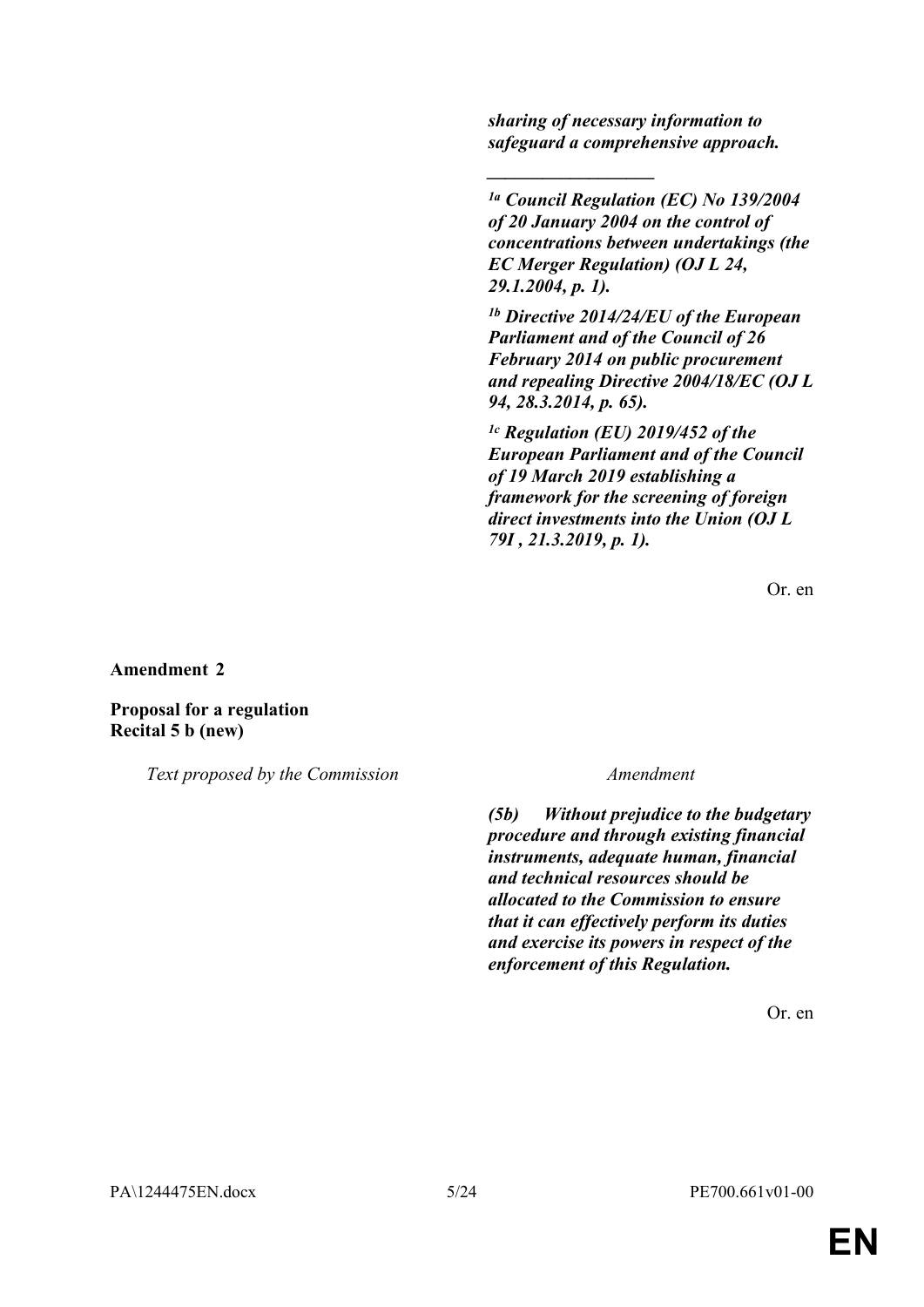### **Amendment 3**

# **Proposal for a regulation Recital 6**

### *Text proposed by the Commission Amendment*

(6) Rules and procedures to investigate foreign subsidies that actually or potentially distort the internal market should be laid down and, where relevant, those distortions should be redressed. Foreign subsidies could distort the internal market if the undertaking benefitting from the foreign subsidy engages in an economic activity in the Union. This Regulation should therefore establish rules for all undertakings engaging in an economic activity in the Union. Given the significance of the economic activities pursued by SMEs, and their contribution to the fulfilment of the Union's key policy goals, special attention is given to the impact of this Regulation on them.

(6) Rules and procedures to investigate foreign subsidies that actually or potentially distort the internal market should be laid down and, where relevant, those distortions should be redressed. Foreign subsidies could distort the internal market if the undertaking benefitting from the foreign subsidy engages in an economic activity in the Union. *An efficient enforcement of the principles laid down in this Regulation will contribute to achieve the necessary resilience of the internal market towards external economic influence and resilience of Europe.* This Regulation should therefore establish rules for all undertakings engaging in an economic activity in the Union. Given the significance of the economic activities pursued by SMEs, and their contribution to the fulfilment of the Union's key policy goals, special attention is given to the impact of this Regulation on them.

Or. en

**Amendment 4**

**Proposal for a regulation Recital 10 a (new)**

*Text proposed by the Commission Amendment*

*(10a) Such a financial contribution should also include a situation where the beneficiary has privileged access to its domestic market, namely through exclusive or special rights or equivalent measures, for the provision of goods or services in the third country conferred by*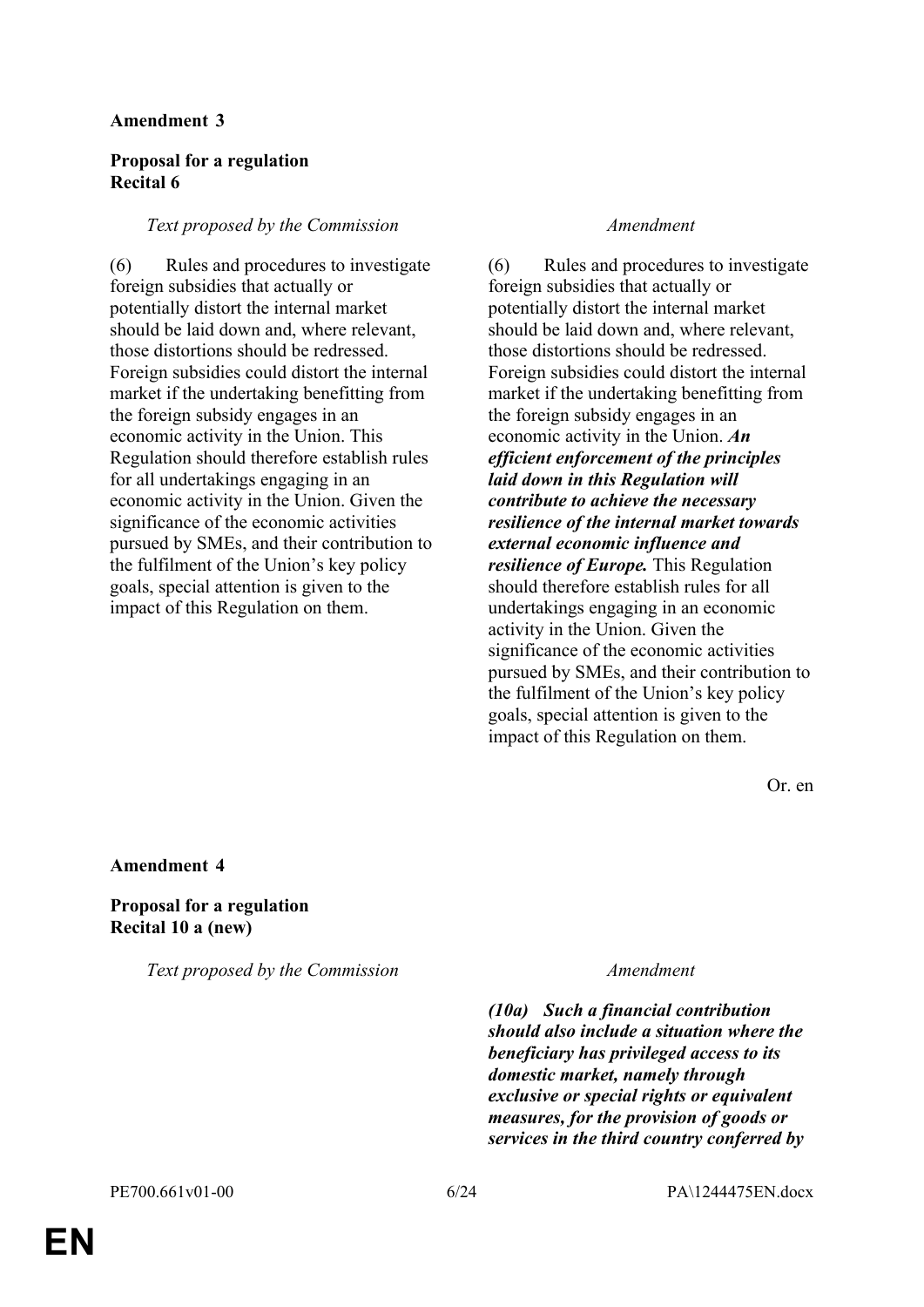*national law or the benefit of a domestic captive market due to the prevailing legal and economic conditions. This could lead to an artificial competitive advantage that could be leveraged in the EU internal market and thereby exacerbate the distortive effect of any subsidy.*

Or. en

#### **Amendment 5**

#### **Proposal for a regulation Recital 16**

#### *Text proposed by the Commission Amendment*

(16) The Commission should take into account the positive effects of the foreign subsidy on the development of the relevant subsidised economic activity. The Commission should weigh these positive effects against the negative effects of a foreign subsidy in terms of distortion on the internal market in order to determine, if applicable, the appropriate redressive measure or accept commitments. The balancing may also lead to the conclusion that no redressive measures should be imposed. Categories of foreign subsidies that are deemed most likely to distort the internal market are less likely to have more positive than negative effects.

(16) The Commission should take into account the positive effects of the foreign subsidy on the development of the relevant subsidised economic activity. The Commission should weigh these positive effects against the negative effects of a foreign subsidy in terms of distortion on the internal market in order to determine, if applicable, the appropriate redressive measure or accept commitments. The *positive effect of the foreign subsidy on the achievement of the objectives of existing Union policies should be taken into account. The* balancing may also lead to the conclusion that no redressive measures should be imposed. Categories of foreign subsidies that are deemed most likely to distort the internal market are less likely to have more positive than negative effects.

Or. en

**Amendment 6**

**Proposal for a regulation Recital 21 a (new)**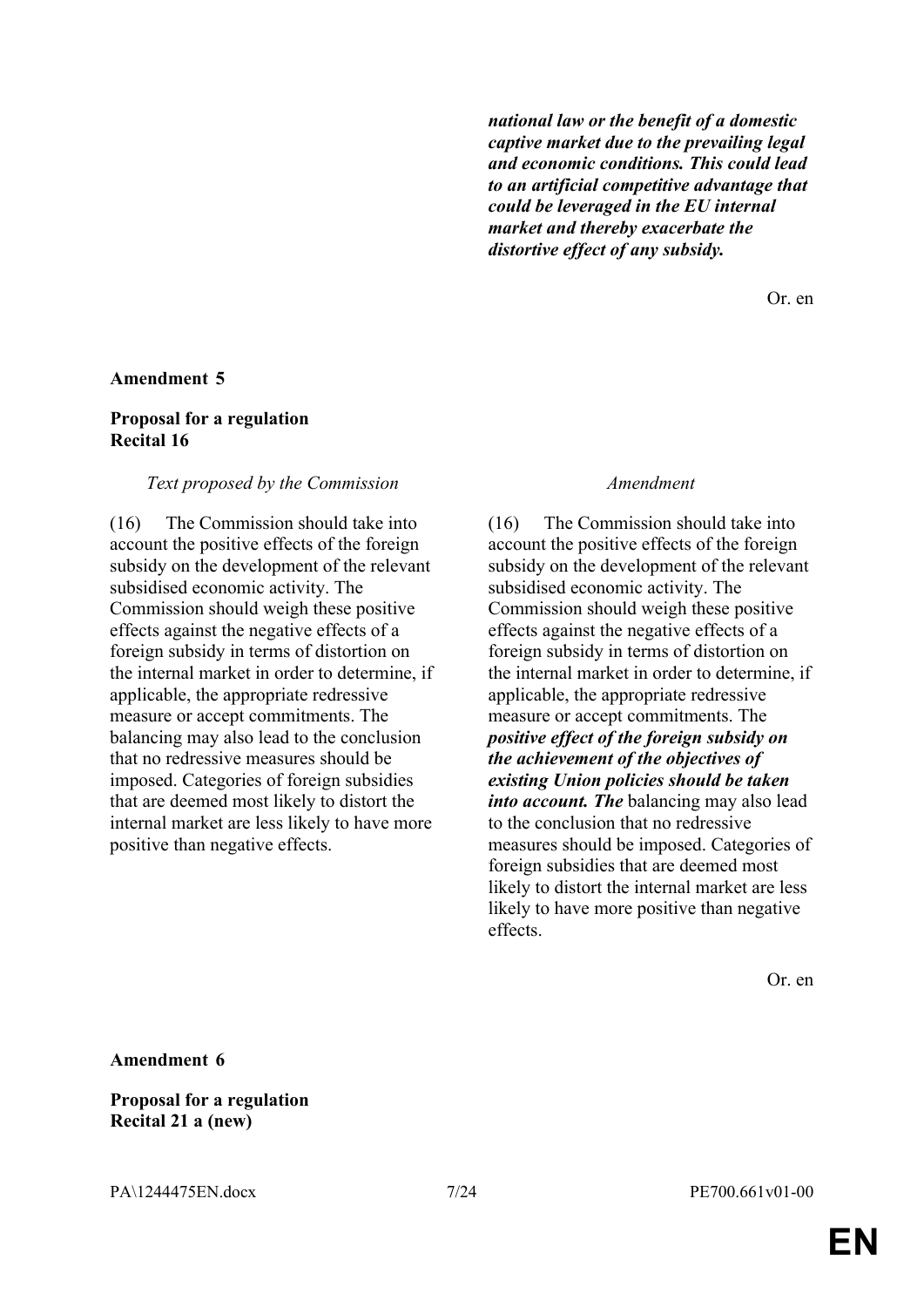*(21a) Member States and undertakings should have a predefined information system and a contact point at their disposal by which the Commission can receive alerts and information concerning evidence of the existence of a potentially distortive subsidy.*

Or. en

# **Amendment 7**

# **Proposal for a regulation Recital 22**

### *Text proposed by the Commission Amendment*

(22) The Commission should be given adequate investigative powers to gather all necessary information. It should therefore have the power to request information from any undertaking or association of undertakings throughout the whole procedure. In addition, the Commission should have the power to impose fines and periodic penalty payments for failure to timely supply the requested information or for supplying incomplete, incorrect or misleading information. The Commission could also address questions to Member States or to third countries. Furthermore, the Commission should have the power to make fact-finding visits at the Union premises of the undertaking, or, subject to agreement by the undertaking and the third country concerned, at the premises of the undertaking in the third country. The Commission should also have the power to take decisions on the basis of facts available if the undertaking in question does not cooperate.

(22) The Commission should be given adequate investigative powers to gather all necessary information. It should therefore have the power to request information from any undertaking or association of undertakings throughout the whole procedure. *However, the obligation to provide information should not put at risk essential security interests of the Member States.* In addition, the Commission should have the power to impose fines and periodic penalty payments for failure to timely supply the requested information or for supplying incomplete, incorrect or misleading information*. To reinforce the dissuasive character of this Regulation, there should be the possibility to apply the different sanctions like redressive measures, fines or periodic penalty payments simultaneously if necessary*.

The Commission could also address questions to Member States or to third countries. Furthermore, the Commission should have the power to make fact-finding visits at the Union premises of the undertaking, or, subject to agreement by the undertaking and the third country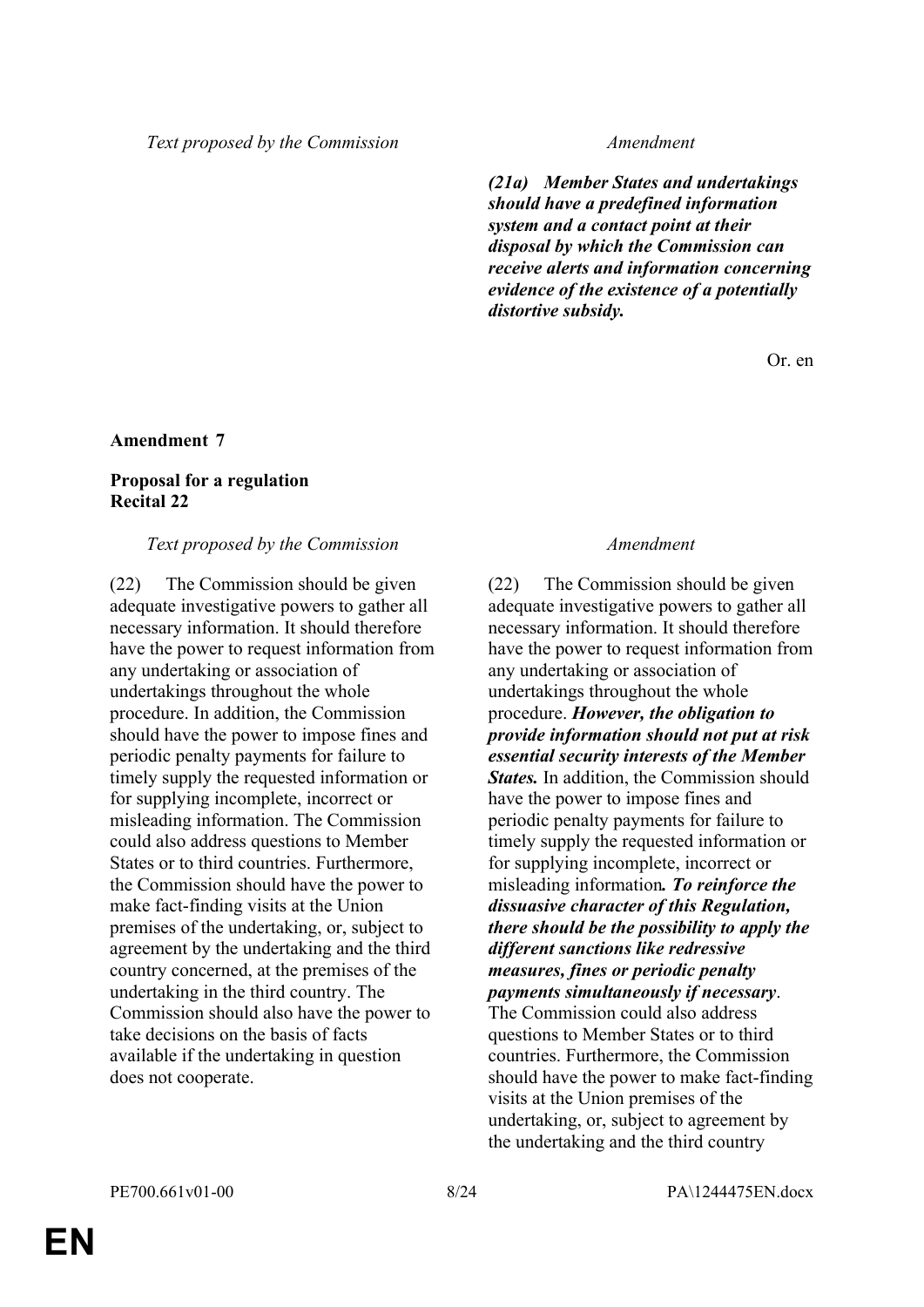concerned, at the premises of the undertaking in the third country. The Commission should also have the power to take decisions on the basis of facts available if the undertaking in question does not cooperate.

Or. en

#### **Amendment 8**

### **Proposal for a regulation Recital 30**

#### *Text proposed by the Commission Amendment*

(30) It is necessary to strike a balance between effective protection of the internal market and the need to limit the administrative burden on undertakings subject to this Regulation. Therefore, only concentrations meeting combined thresholds as defined in this Regulation based on the size of the turnover in the Union and the size of the subsidy should be subject to mandatory prior notification.

(30) It is necessary to strike a balance between effective protection of the internal market and the need to limit the administrative burden on undertakings subject to this Regulation. Therefore, only concentrations meeting combined thresholds as defined in this Regulation based on the size of the turnover in the Union and the size of the subsidy should be subject to mandatory prior notification. *The effectiveness of those thresholds shall be subject to review after one year of application.*

Or. en

**Amendment 9**

**Proposal for a regulation Recital 30 a (new)**

*Text proposed by the Commission Amendment*

*(30a) Whereas the instrument should focus on all sectors horizontally, when applying the ex officio review and dealing with notifications, the Commission should also take into account the strategic sectors of the Union, including the sectors related* 

PA\1244475EN.docx 9/24 PE700.661v01-00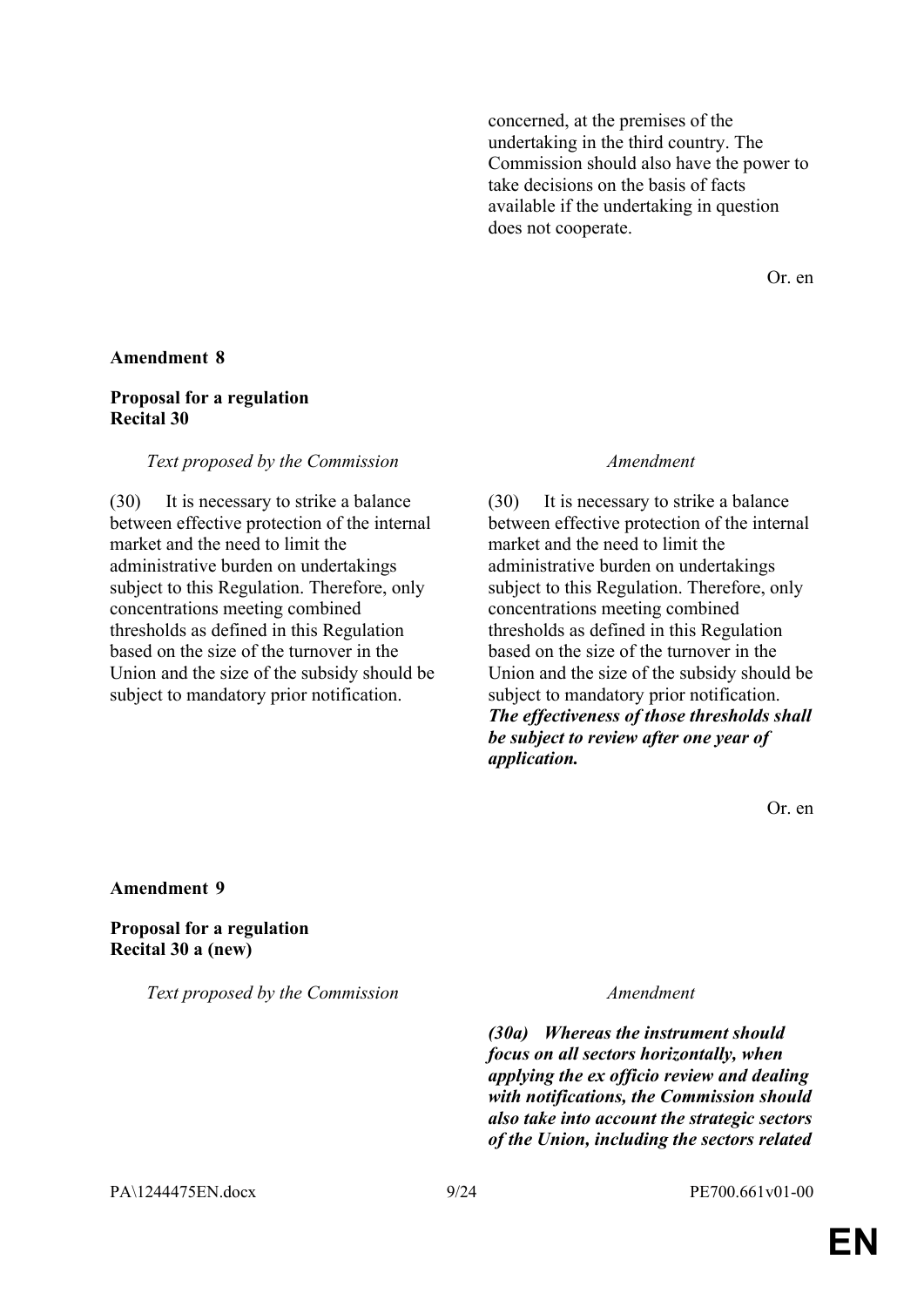*to national security and public order. The Commission should pay attention to specific strategic sectors such as artificial intelligence, robotics, semiconductors, cybersecurity, aerospace, defence, energy storage, quantum and nuclear technologies as well as nanotechnologies and biotechnologies.*

Or. en

**Amendment 10**

#### **Proposal for a regulation Recital 39 a (new)**

*Text proposed by the Commission Amendment*

*(39a) The Commission should issue guidelines regarding the correct application and implementation of the ex ante notifications and specify the information to be provided therein.*

Or. en

**Amendment 11**

# **Proposal for a regulation Recital 42**

*Text proposed by the Commission Amendment*

(42) The undertakings or associations of undertakings concerned by an investigation under this Regulation should have the opportunity of submitting their observations. While ensuring preservation of the rights of defence of the undertakings concerned, it is essential that business secrets be protected.

(42) The undertakings or associations of undertakings concerned by an investigation under this Regulation should have the opportunity of submitting their observations*; this comprises observations on the intended reasoning for interim measures or a revocation decision*. While ensuring preservation of the rights of defence of the undertakings concerned, it is essential that business secrets be protected.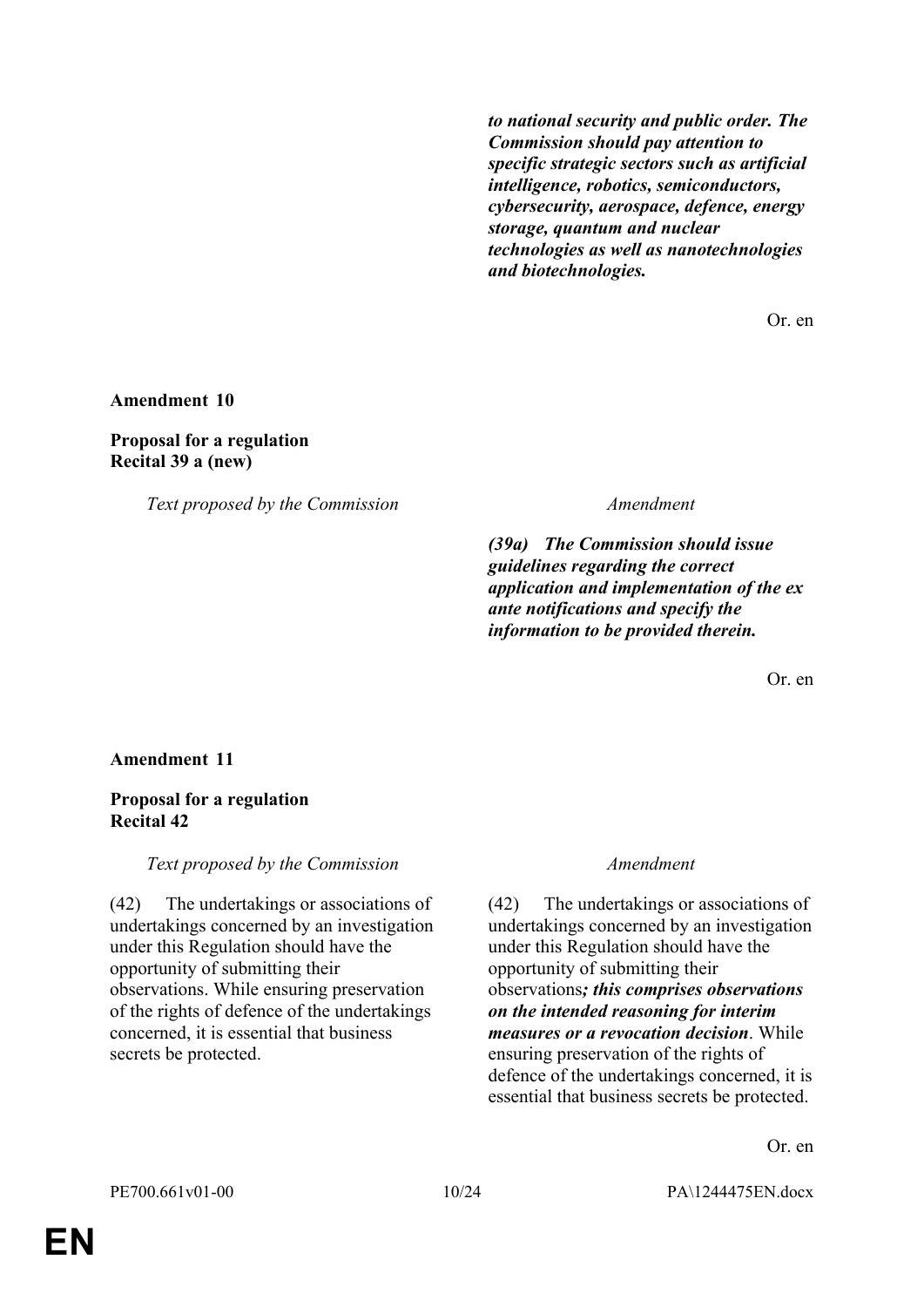### **Amendment 12**

#### **Proposal for a regulation Recital 44 a (new)**

*Text proposed by the Commission Amendment*

*(44a) The application of this Regulation, including the request of information by the Commission, is without prejudice to the protection of the essential security interests of Member States in accordance with Article 346 TFEU.*

Or. en

#### **Amendment 13**

### **Proposal for a regulation Article 1 – paragraph 2**

*Text proposed by the Commission Amendment*

(2) This Regulation addresses foreign subsidies granted to an undertaking engaging in an economic activity in the internal market. An undertaking acquiring control or merging with an undertaking established in the Union or an undertaking participating in a public procurement procedure is considered to be engaging in an economic activity in the internal market.

2. This Regulation addresses foreign subsidies granted to an undertaking engaging in an economic activity in the internal market. *Among others,* an undertaking acquiring control or merging with an undertaking established in the Union or an undertaking participating in a public procurement procedure is considered to be engaging in an economic activity in the internal market.

Or. en

#### *Justification*

*The term "economic activity" is not restricted to the establishment of an undertaking in the Union or its participations in a public procurement.*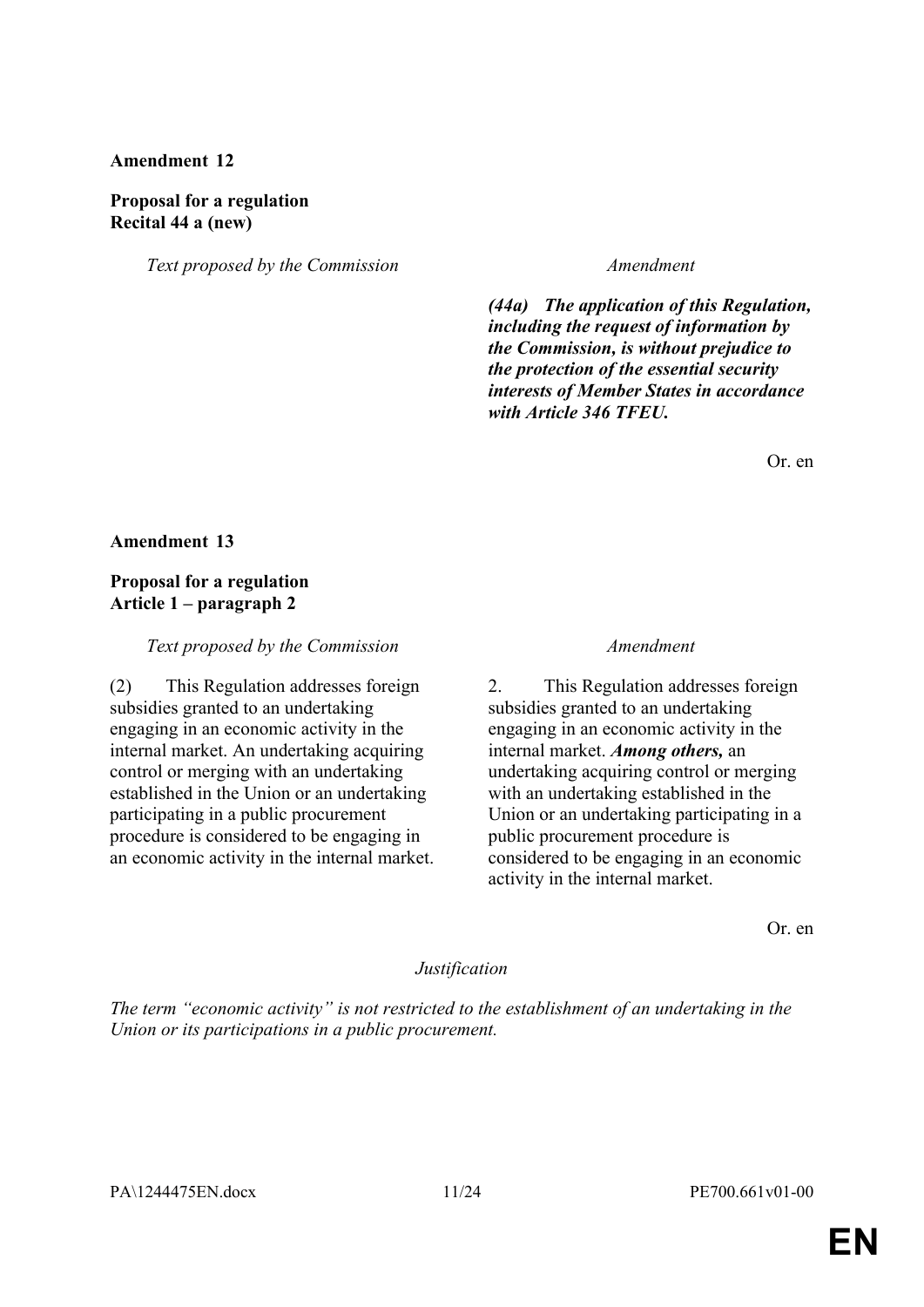# **Amendment 14**

# **Proposal for a regulation Article 2 – paragraph 2 – point a – introductory part**

*Text proposed by the Commission Amendment*

(a) a financial contribution shall include:

(a) a financial contribution shall include *inter alia*:

Or. en

# *Justification*

*This amendment clarifies that the term "financial contribution" is not restrictive.*

# **Amendment 15**

# **Proposal for a regulation Article 2 – paragraph 2 – point b – point iii a (new)**

*Text proposed by the Commission Amendment*

*(iiia) any regulatory intervention which favours certain undertakings or the production of certain goods as regards the profitability of some actors on their domestic markets.*

Or. en

# *Justification*

*This amendment (and the corresponding recital) aims to take into account the situation in which the beneficiary has a privileged access to its domestic market, leading to an artificial competitive advantage that could be leveraged in the EU internal market and thereby exacerbate the distortive effect of any subsidy.*

# **Amendment 16**

# **Proposal for a regulation Article 3 – paragraph 1 – introductory part**

*Text proposed by the Commission Amendment*

- (1) A distortion on the internal market 1. A distortion on the internal market
	-

**EN**

PE700.661v01-00 12/24 PA\1244475EN.docx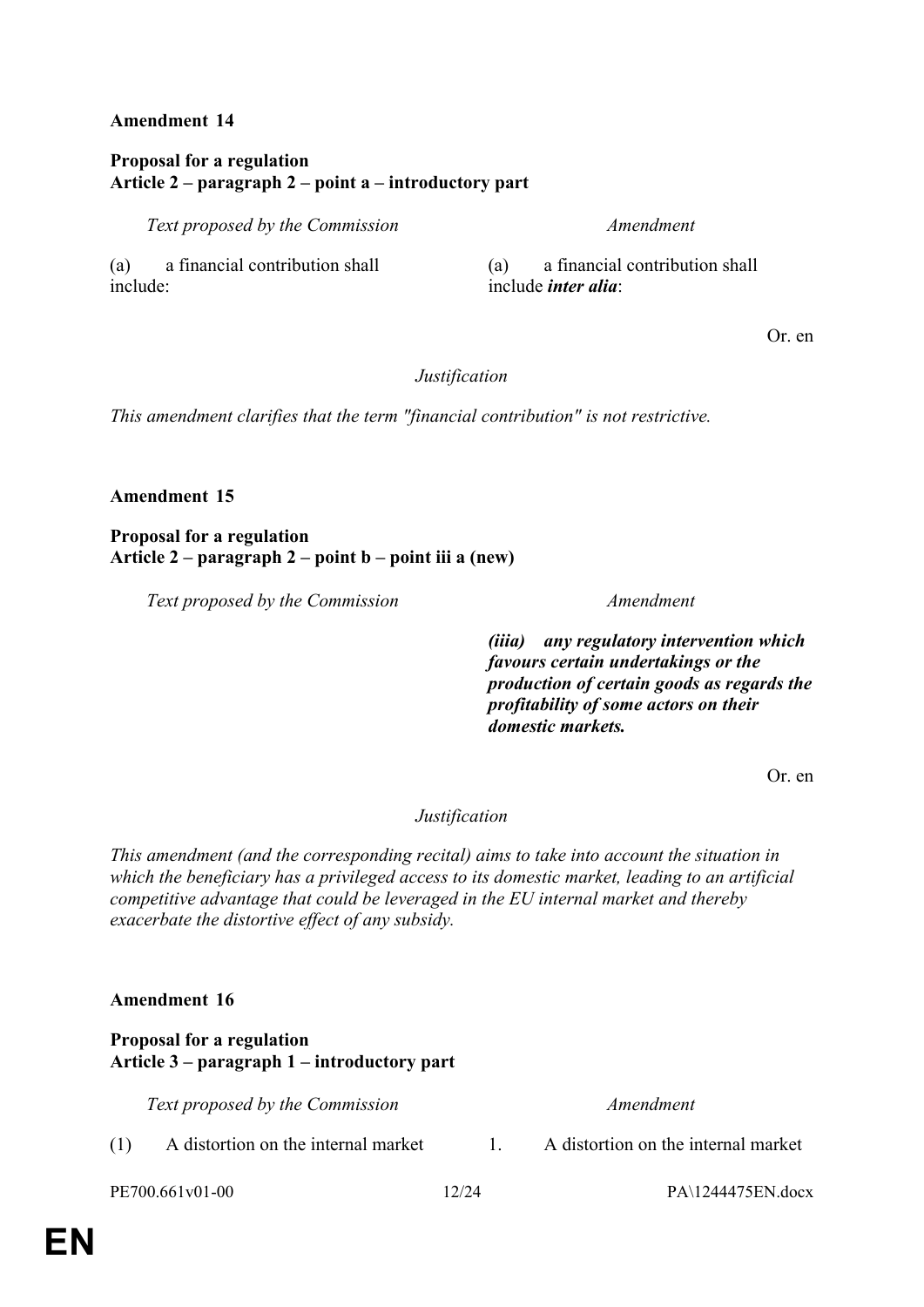shall be deemed to exist where a foreign subsidy is liable to improve the competitive position of the undertaking concerned in the internal market and where, in doing so, it actually or potentially negatively affects competition on the internal market. Whether there is a distortion on the internal market shall be determined on the basis of indicators, which may include the following:

shall be deemed to exist where a foreign subsidy is liable to improve the competitive position of the undertaking concerned in the internal market and where, in doing so, it actually or potentially negatively affects competition on the internal market. Whether there is a distortion on the internal market shall be determined on the basis of indicators, which may include*, inter alia,* the following:

Or. en

*Justification*

*The basis of indicators should not be restrictive.*

**Amendment 17**

**Proposal for a regulation Article 3 – paragraph 1 – point c a (new)**

*Text proposed by the Commission Amendment*

*(ca) the sector concerned;*

Or. en

# *Justification*

*This amendment aims to take into account the case of the sectors, which are massively subsidised. Although this is a general competition tool, special attention must be paid to strategic sectors.*

# **Amendment 18**

**Proposal for a regulation Article 3 – paragraph 1 – point d a (new)**

*Text proposed by the Commission Amendment*

*(da) the level of economic activity of the undertaking concerned on the domestic market;*

PA\1244475EN.docx 13/24 PE700.661v01-00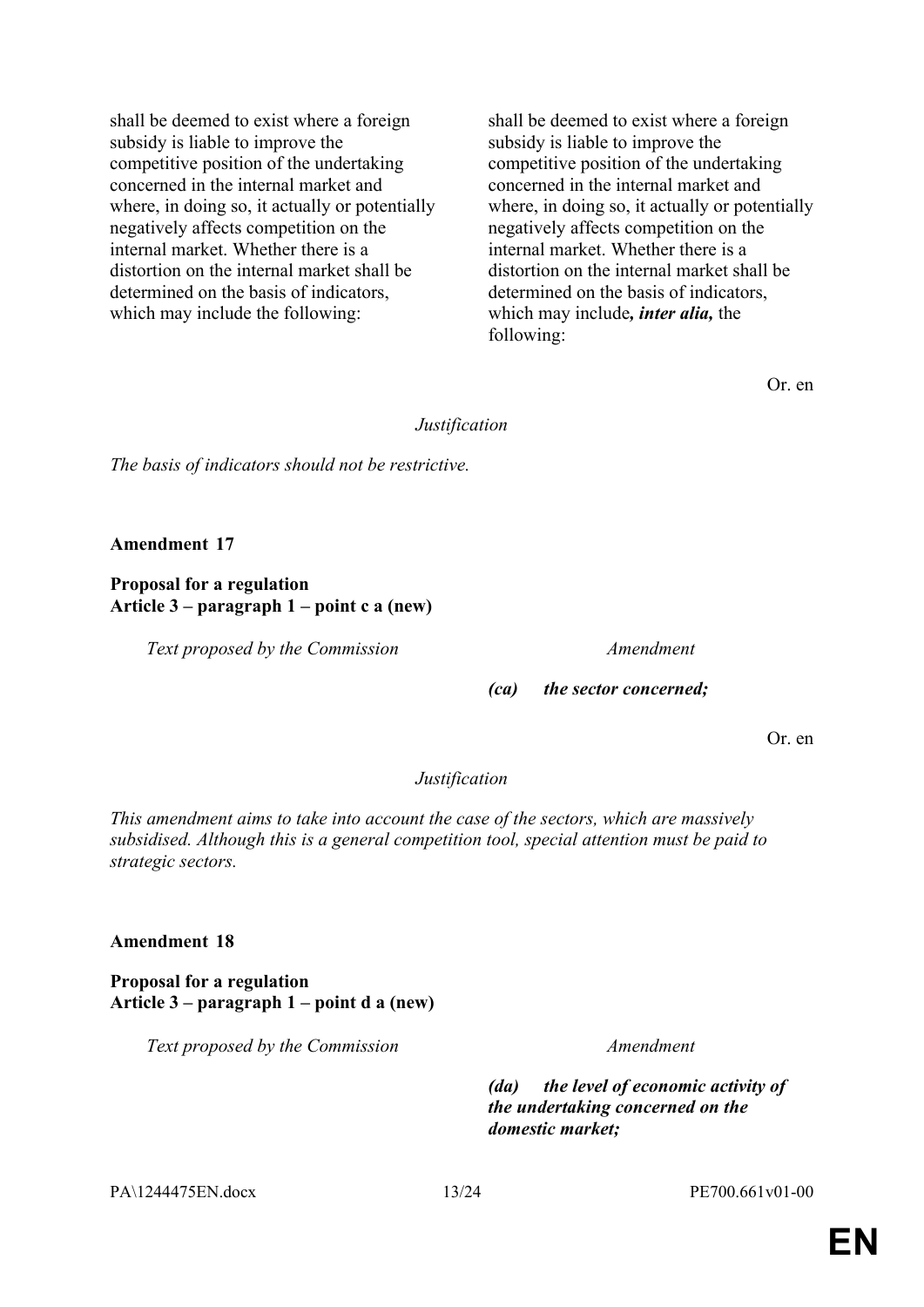*This amendment aims to take into account the situation in which the beneficiary has a privileged access to its domestic market (notably, through measures equivalent to special or exclusive rights), leading to an artificial competitive advantage that could be leveraged in the EU internal market and thereby exacerbate the distortive effect of any subsidy.*

### **Amendment 19**

# **Proposal for a regulation Article 5 – paragraph 1**

### *Text proposed by the Commission Amendment*

(1) The Commission shall, where warranted, balance the negative effects of a foreign subsidy in terms of distortion on the internal market with positive effects on the development of the relevant economic activity.

1. The Commission shall, where warranted, balance the negative effects of a foreign subsidy in terms of distortion on the internal market with positive effects on the development of the relevant economic activity*, taking into account the contribution of a foreign subsidy to the objectives of Union policies in the field concerned*.

Or. en

### *Justification*

*While the balancing test is quite vague and leaves a lot of discretion to the European Commission, it would be beneficial to link the appreciation of positive impacts to the contribution of distortive subsidies to the fulfilment of the objectives of pre-existing EU policies. It would allow a better balance and more precise assessment.*

### **Amendment 20**

# **Proposal for a regulation Article 6 – paragraph 1**

*Text proposed by the Commission Amendment*

(1) To remedy the distortion on the internal market actually or potentially caused by a foreign subsidy, the Commission may impose redressive

1. To remedy the distortion on the internal market actually or potentially caused by a foreign subsidy, the Commission may impose redressive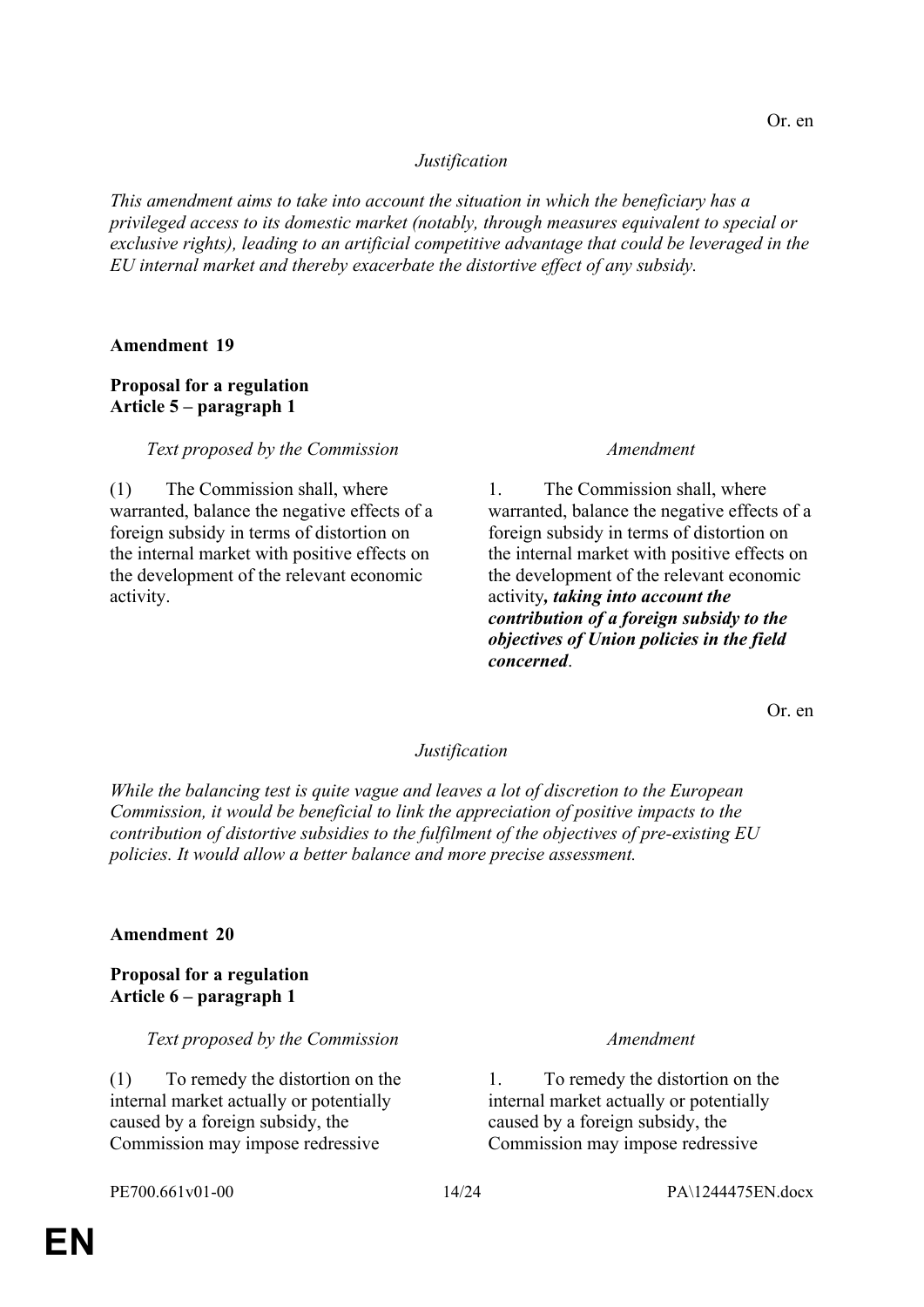measures. The undertaking concerned may also offer commitments.

measures. The undertaking concerned may also offer commitments. *Commitments and redressive measures may be imposed simultaneously.*

Or. en

# *Justification*

*This amendment aims to clarify that even if an undertaking offers commitments, it does not exclude the possibility for the Commission to impose redressive measures.*

**Amendment 21**

### **Proposal for a regulation Article 6 – paragraph 3 – introductory part**

*Text proposed by the Commission Amendment*

(3) Commitments or redressive measures may consist of the following:

3. Commitments or redressive measures may consist*, inter alia,* of the following:

Or. en

# *Justification*

*The list of the redressive measures should not be restrictive.*

**Amendment 22**

# **Proposal for a regulation Article 6 – paragraph 3 – point b**

*Text proposed by the Commission Amendment*

(b) reducing capacity or market presence;

(b) reducing capacity or market presence, *including by means of a temporary sale restriction on the internal market*;

Or. en

# *Justification*

*The Regulation should hint at a larger spectrum of potential remedies, notably as far as* 

PA\1244475EN.docx 15/24 PE700.661v01-00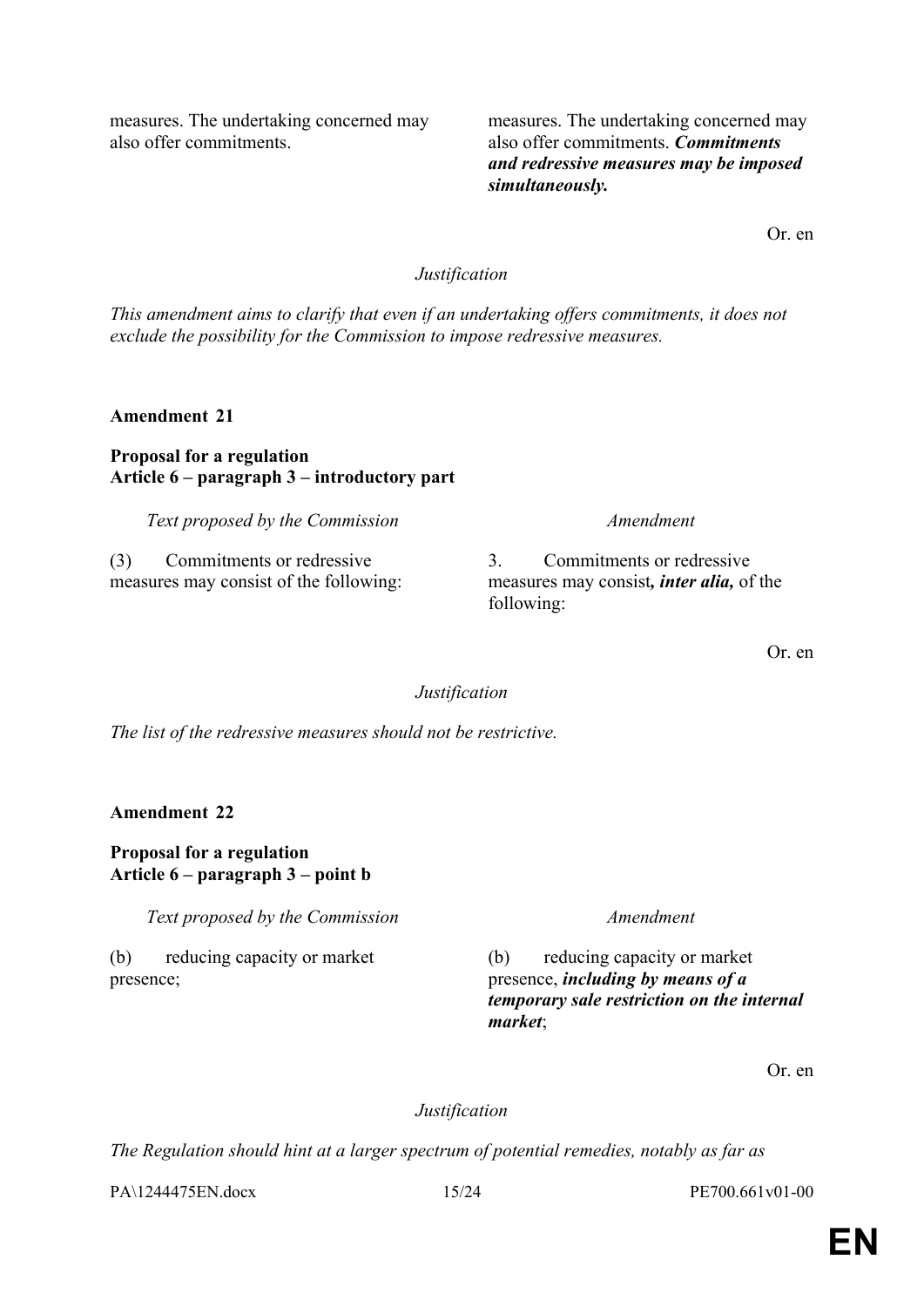*behavioural remedies are concerned.*

**Amendment 23**

**Proposal for a regulation Article 6 – paragraph 3 – point h a (new)**

*Text proposed by the Commission Amendment*

*(ha) restricting to participate, directly or indirectly, in new public procurement or concession contract procedures in the internal market.*

Or. en

*Justification*

*This amendment aims at introducing the prohibition of participation in public procurement and concession procedures to the list of commitments and redressive measures.*

**Amendment 24**

**Proposal for a regulation Article 11 – title**

*Text proposed by the Commission Amendment*

Information requests Information requests *and provision*

Or. en

### **Amendment 25**

**Proposal for a regulation Article 11 – paragraph 1**

*Text proposed by the Commission Amendment*

(1) The Commission may require an undertaking concerned to provide all necessary information.

1. The Commission may require an undertaking concerned to provide all necessary information *to carry out the duties assigned to it in this Regulation*.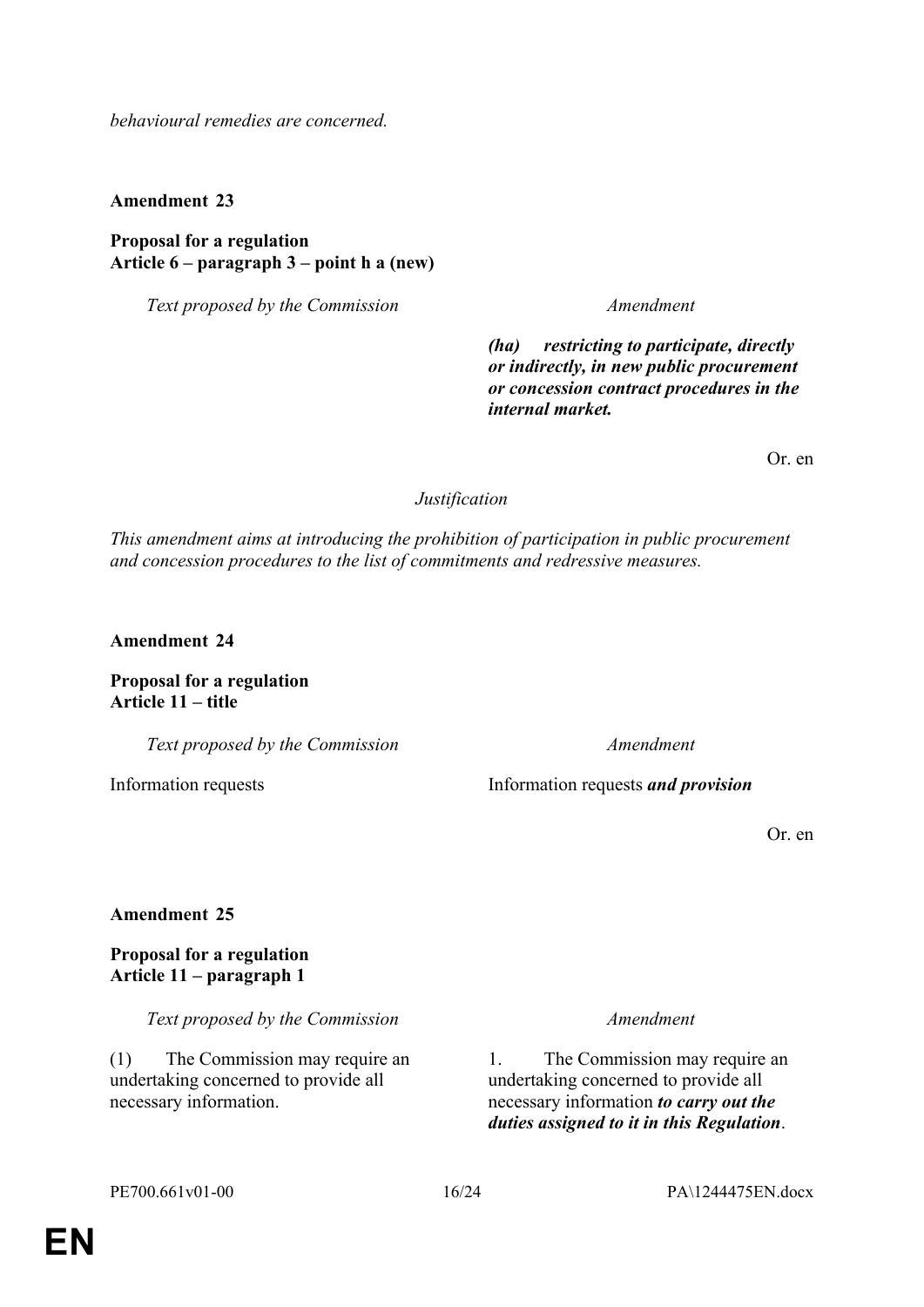*This clarification aims at ensuring legal certainty.*

# **Amendment 26**

# **Proposal for a regulation Article 11 – paragraph 3 a (new)**

*Text proposed by the Commission Amendment*

*3a. An undertaking, which is in possession of evidence of the existence of a potentially distortive subsidy, may provide such evidence to the Commission, by replying to standard questionnaires, published by the Commission in all official languages of the Union.*

Or. en

# *Justification*

*This amendment introduces an alert mechanism for the undertakings to facilitate the investigation of the Commission. Undertakings might be able to provide information regarding potentially distortive foreign subsidies.*

**Amendment 27**

# **Proposal for a regulation Article 11 – paragraph 4**

# *Text proposed by the Commission Amendment*

(4) At the request of the Commission, Member States shall provide it with all necessary information to carry out the duties assigned to it by this Regulation.

4. At the request of the Commission, Member States shall provide it with all necessary information to carry out the duties assigned to it by this Regulation*, without prejudice to essential security interests of Member States*.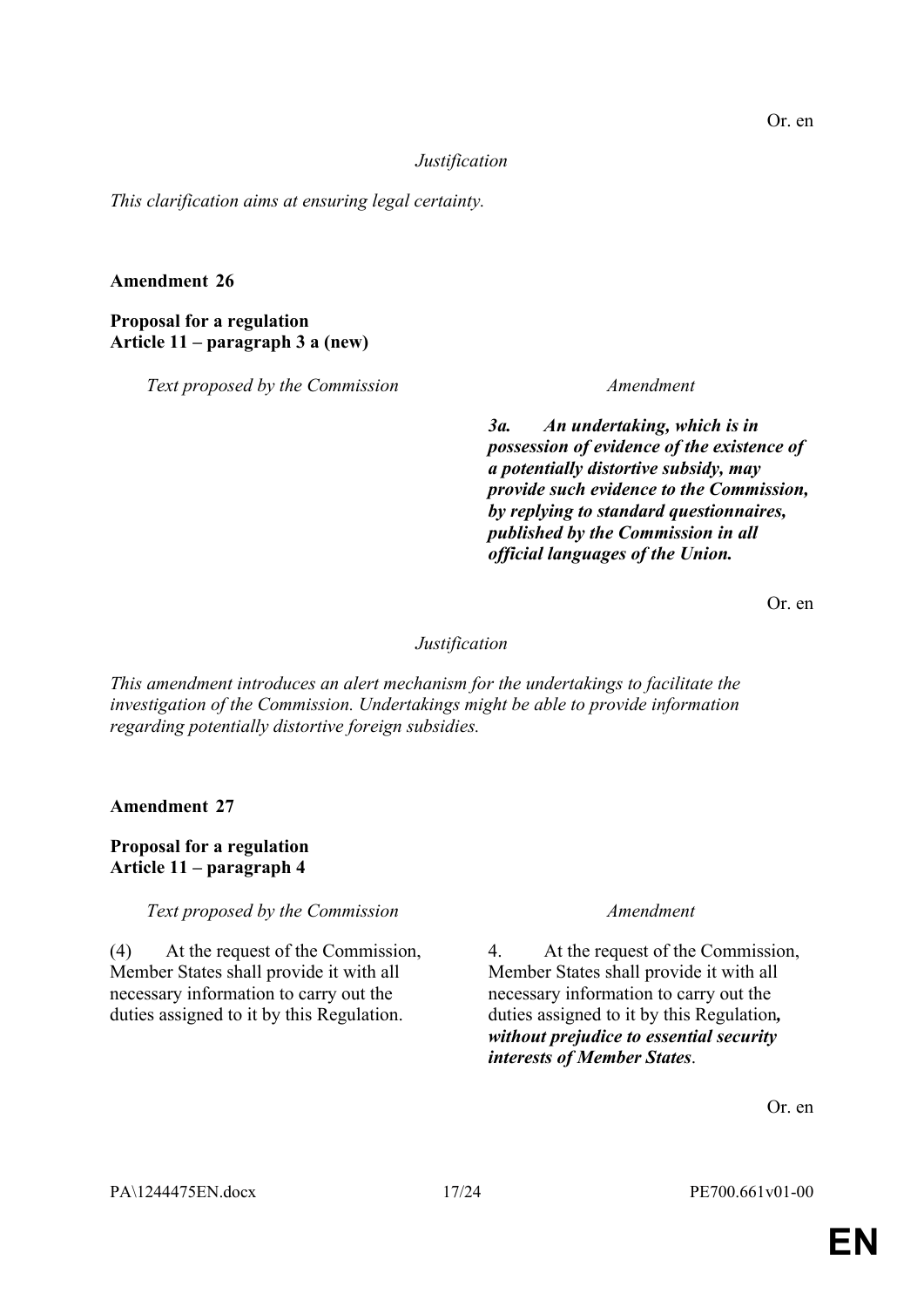*This amendment does not question the cooperation of the Member States with the Commission but clarifies that the provision of information relating to sensitive economic transactions must not lead to the undermining of the national security and essential security interests of Member States.*

#### **Amendment 28**

### **Proposal for a regulation Article 11 – paragraph 4 a (new)**

*Text proposed by the Commission Amendment*

*4a. A Member State that is in possession of evidence of the existence of a potentially distortive subsidy, may provide such evidence to the Commission. To that end, each Member State and the Commission shall establish a contact point for the implementation of this Regulation. A secure system shall be provided by the Commission to support direct cooperation and exchange of information between the contact points and the Commission.*

Or. en

# *Justification*

*As for the undertakings, this amendment should allow Member States to have the possibility to alert the Commission about a potentially distortive foreign subsidy in order to facilitate the investigations of the Commission.*

### **Amendment 29**

**Proposal for a regulation Article 23 – paragraph 8 a (new)**

*Text proposed by the Commission Amendment*

*8a. Each preliminary review or indepth investigation is notified to the Member States, which may be concerned*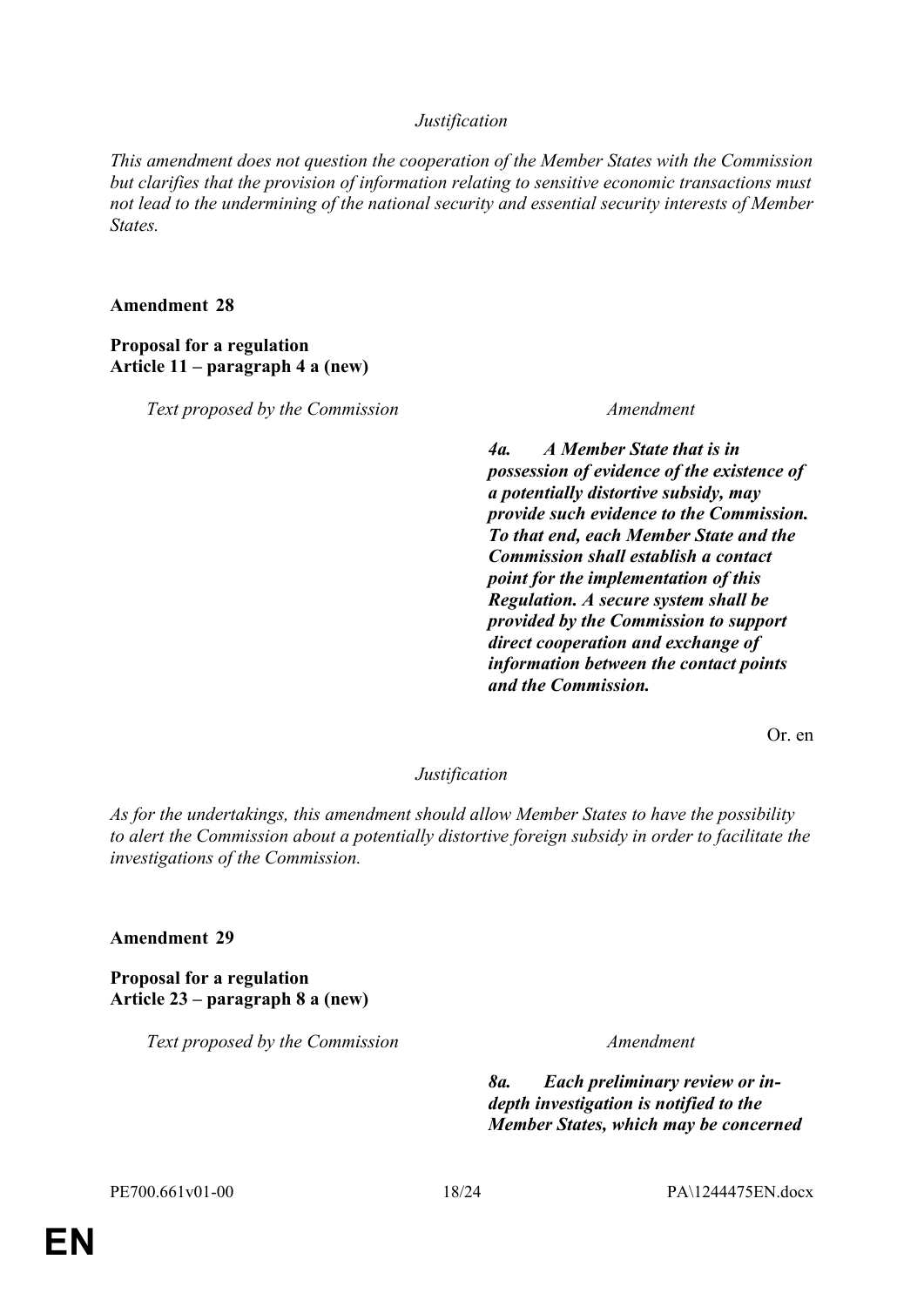*This amendment aims to ensure a proper coordination between the procedural and substantive application of this Regulation as well as of the other instruments, which may be applied simultaneously (Screening of investments, Regulation 139/2004 on the control of concentrations...)*

**Amendment 30**

**Proposal for a regulation Article 25 – paragraph 3 a (new)**

*Text proposed by the Commission Amendment*

*3a. The fines and periodic penalty payments set out in this Article may be* 

*imposed simultaneously.*

2. For the purposes of Article 28, a notifiable foreign financial contribution in an EU public procurement procedure shall be deemed to arise where the estimated value of that public procurement is equal or greater than EUR *150 million for goods and services contracts and EUR* 250 million *for public work contracts*.

# *Justification*

*This precision aims to clarify that the several fines and periodic penalty payments may be imposed simultaneously by the Commission.*

**Amendment 31**

**Proposal for a regulation Article 27 – paragraph 2**

*Text proposed by the Commission Amendment*

(2) For the purpose of Article 28, a notifiable foreign financial contribution in an EU public procurement procedure shall be deemed to arise where the estimated value of that public procurement is equal or greater than EUR 250 million.

#### PA\1244475EN.docx 19/24 PE700.661v01-00

# Or. en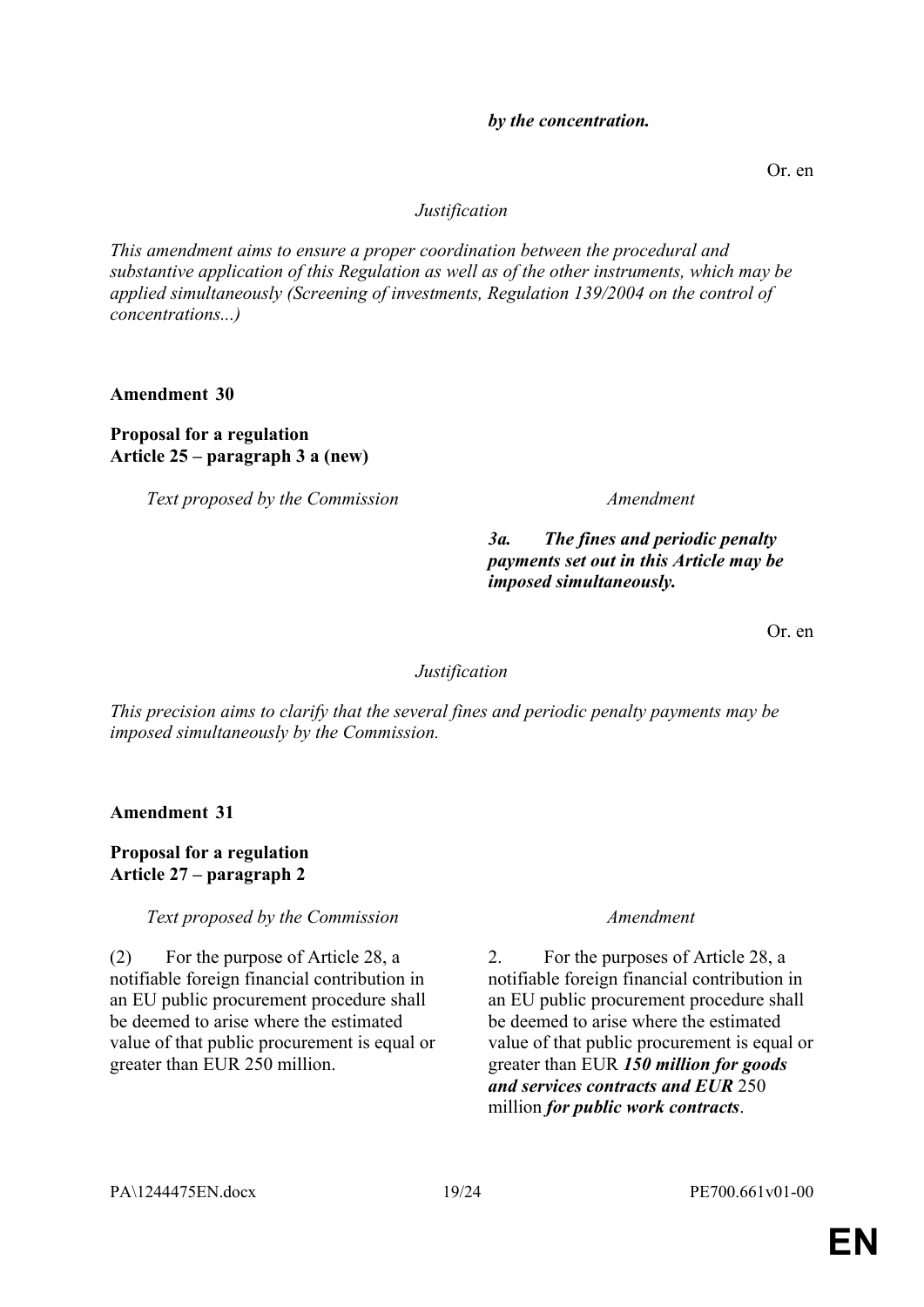*This amendment suggests reviewing the threshold value for public procurement contract envisaged in the proposed Regulation, which seems too high to capture ex-ante many market distortions based on foreign subsidies, especially for public contracts for the supply of goods or of services other than construction services. The proposed threshold would prove more effective to review these subsidies.*

### **Amendment 32**

### **Proposal for a regulation Article 28 – paragraph 2**

### *Text proposed by the Commission Amendment*

(2) The obligation to notify foreign financial contributions under this paragraph shall extend to economic operators, groups of economic operators referred to in Article 26(2) of Directive 2014/23/EU, Article 19(2) of Directive 2014/24/EU and Article 37(2) of Directive 2014/25/EU, main subcontractors and main suppliers. A subcontractor or supplier shall be deemed to be main where their participation ensures key elements of the contract performance and in any case where the economic share of their contribution exceeds *30%* of the estimated value of the contract.

2. The obligation to notify foreign financial contributions under this paragraph shall extend to economic operators, groups of economic operators referred to in Article 26(2) of Directive 2014/23/EU, Article 19(2) of Directive 2014/24/EU and Article 37(2) of Directive 2014/25/EU, main subcontractors and main suppliers. A subcontractor or supplier shall be deemed to be main where their participation ensures key elements of the contract performance and in any case where the economic share of their contribution exceeds *10%* of the estimated value of the contract.

Or. en

# *Justification*

*This amendment suggests reviewing the thresholds, which seem too high for certain sectors, notably the railway sector, in which an economic contribution of up to 30% by a subcontractor or a supplier rarely exists.*

**Amendment 33**

**Proposal for a regulation Article 29 – paragraph 4**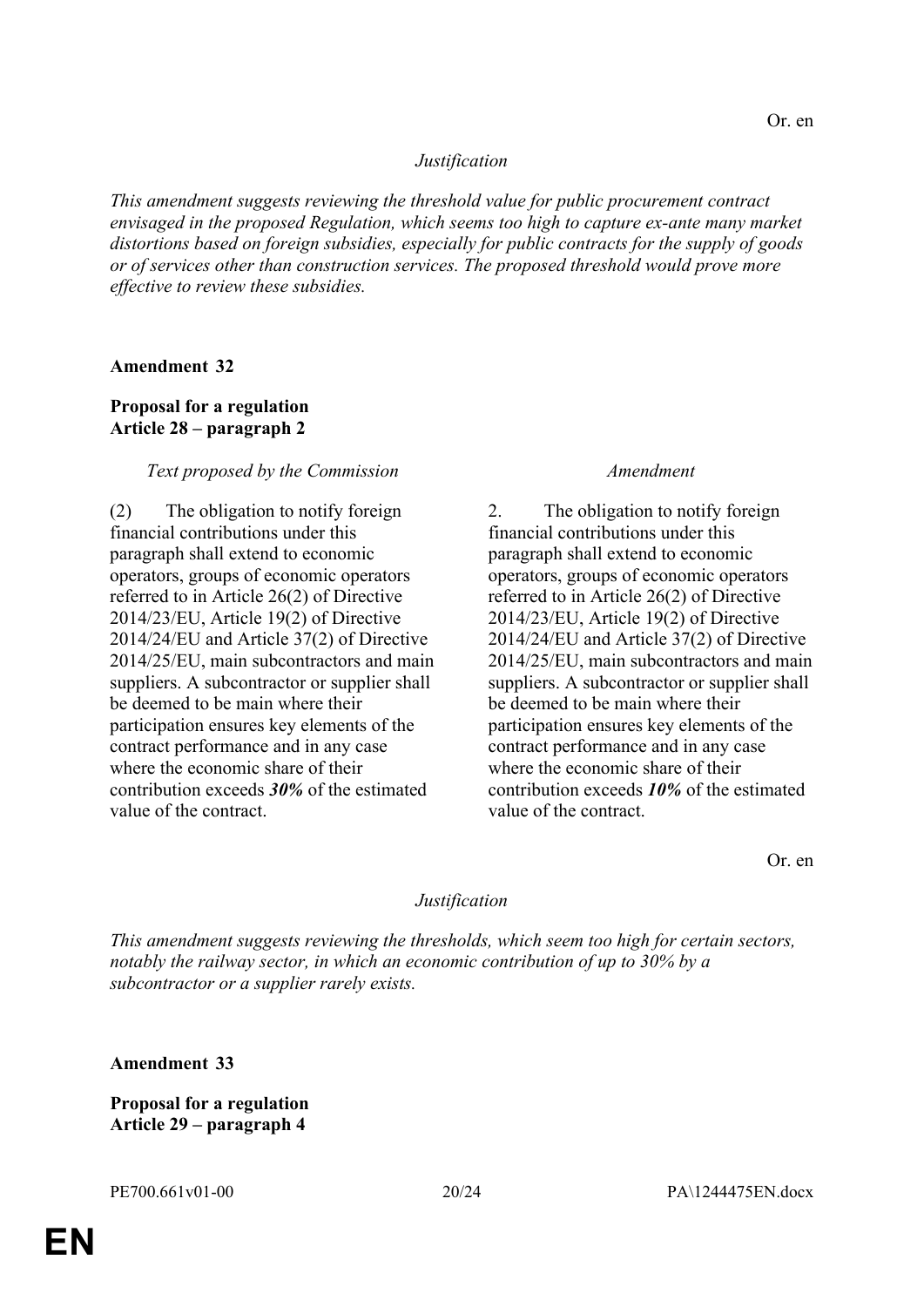# *Text proposed by the Commission Amendment*

(4) The Commission may adopt a decision closing the in-depth investigation no later than *200* days after it received the notification. In exceptional circumstances, this time limit may be extended after consultation with the concerned contracting authority or contracting entity.

4. The Commission may adopt a decision closing the in-depth investigation no later than *120* days after it received the notification. In exceptional circumstances, this time limit may be extended after consultation with the concerned contracting authority or contracting entity. *If the Commission does not adopt a decision within that time limit, the undertakings concerned shall be allowed to continue to participate in the public procurement procedure.*

Or. en

# *Justification*

*This amendment aims to ensure legal certainty by shortening the time limits.*

# **Amendment 34**

# **Proposal for a regulation Article 31 – paragraph 7**

### *Text proposed by the Commission Amendment*

(7) The principles governing public procurement, including proportionality, non-discrimination, equal treatment, *and* transparency*,* shall be observed as regards all undertakings involved in the public procurement procedure. The investigation of foreign subsidies pursuant to this Regulation shall not result in the contracting authority or the contracting entity treating the undertaking concerned in a way that is contrary to those principles.

7. The principles governing public procurement, including proportionality, non-discrimination, equal treatment, transparency *and competition* shall be observed as regards all undertakings involved in the public procurement procedure. The investigation of foreign subsidies pursuant to this Regulation shall not result in the contracting authority or the contracting entity treating the undertaking concerned in a way that is contrary to those principles.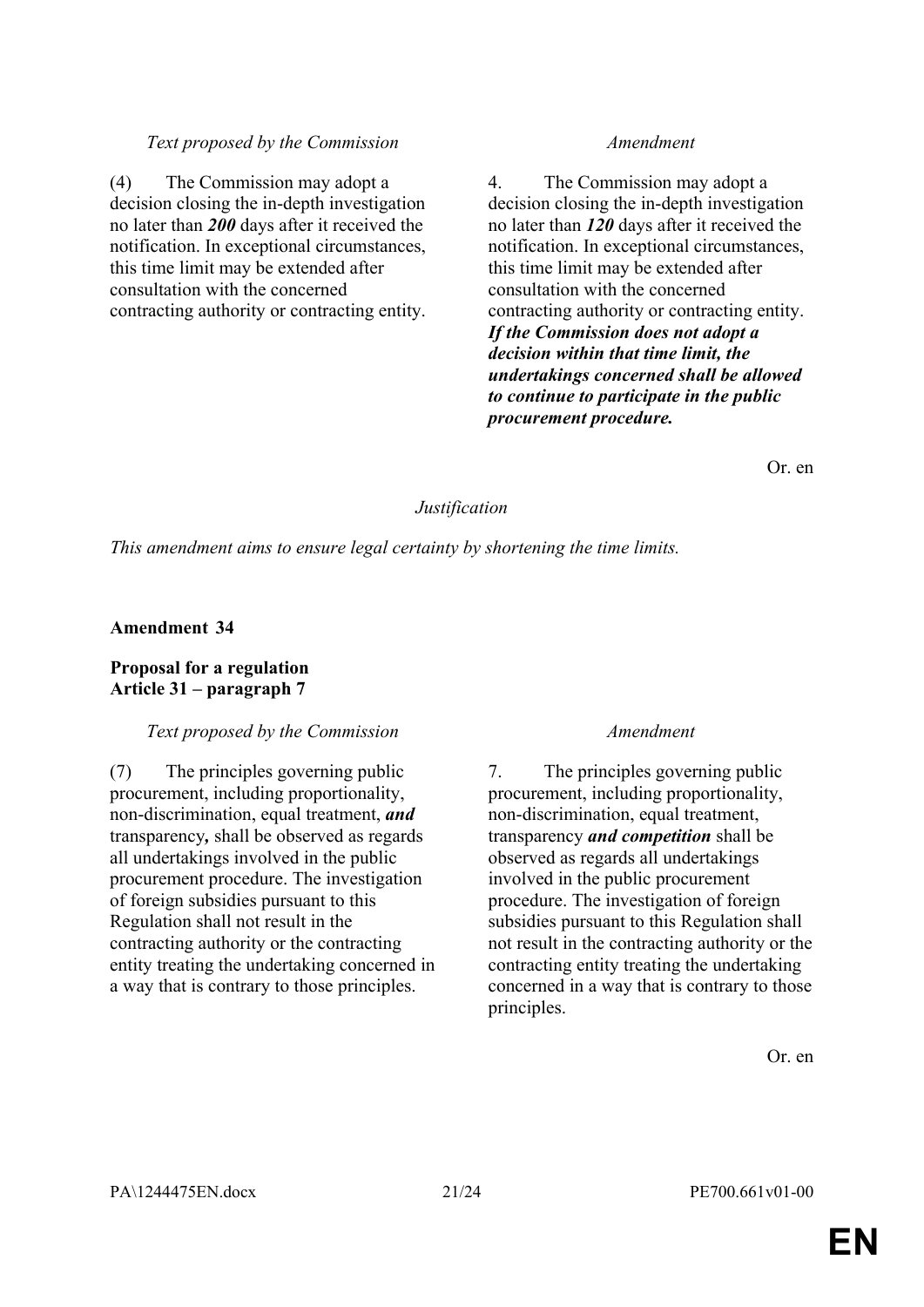**Amendment 35**

# **Proposal for a regulation Article 32 – paragraph 3 a (new)**

*Text proposed by the Commission Amendment*

*3a. The fines and periodic penalty payments set out in this Article may be imposed simultaneously.*

Or. en

# **Amendment 36**

# **Proposal for a regulation Article 38 – paragraph 1**

### *Text proposed by the Commission Amendment*

(1) The Commission shall, before adopting a decision pursuant to Articles 9, *15*, 24(3) point (c), 25, 30(2) or 32 give the undertaking concerned the opportunity to submit observations on the grounds on which the Commission intends to adopt its decision.

1. The Commission shall, before adopting a decision pursuant to Articles 9, *10, 15, 16*, 24(3) point (c), 25, 30(2) or 32 give the undertaking concerned the opportunity to submit observations on the grounds on which the Commission intends to adopt its decision.

Or. en

# *Justification*

*This amendment aims to also give the undertakings concerned the opportunity to submit observations on the grounds on which the Commission intends to adopt interim measures or revocation.*

# **Amendment 37**

# **Proposal for a regulation Article 45 – paragraph 6**

*Text proposed by the Commission Amendment*

(6) A delegated act adopted pursuant to Article 44 shall enter into force only if no objection has been expressed either by the

6. A delegated act adopted pursuant to Article 44 shall enter into force only if no objection has been expressed either by the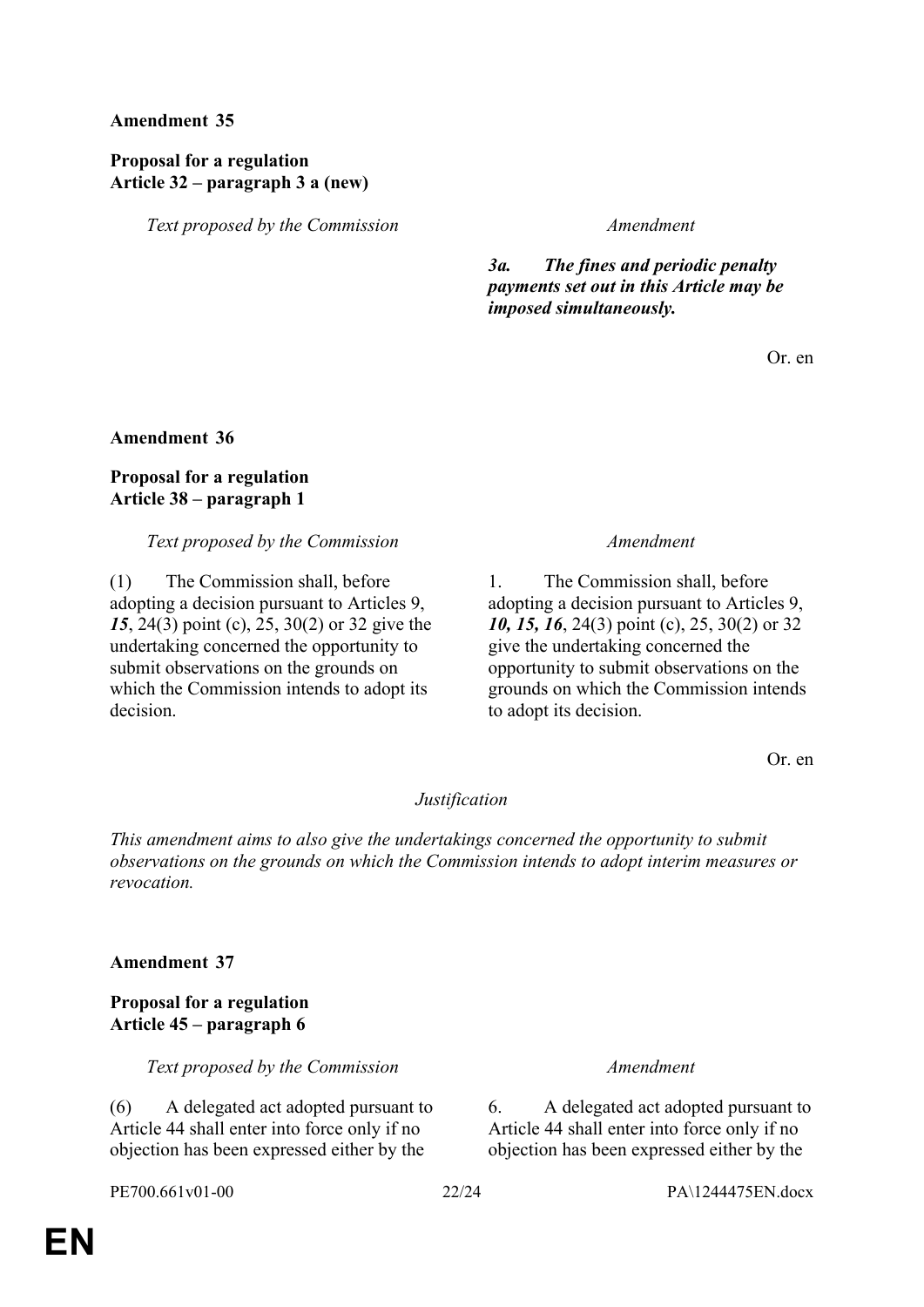European Parliament or by the Council within a period of *two* months of notification of that act to the European Parliament and the Council or if, before the expiry of that period, the European Parliament and the Council have both informed the Commission that they will not object. That period shall be extended by *two* months at the initiative of the European Parliament or of the Council.

European Parliament or by the Council within a period of *three* months of notification of that act to the European Parliament and the Council or if, before the expiry of that period, the European Parliament and the Council have both informed the Commission that they will not object. That period shall be extended by *three* months at the initiative of the European Parliament or of the Council.

Or. en

#### *Justification*

*The usual periods for legislation within ECON's competence would be 3+3 months due to the complexity of the subject. The Regulation is complex and if three committees need to give input on a delegated act, this might be more time consuming as anticipated by the Commission.*

#### **Amendment 38**

#### **Proposal for a regulation Article 46 – paragraph 1**

#### *Text proposed by the Commission Amendment*

Within *five* years after the entry into force of this Regulation at the latest, the Commission shall present a report to the European Parliament and the Council on the application of this Regulation, accompanied, where the Commission considers it appropriate, by relevant legislative proposals.

Within *three* years after the entry into force of this Regulation at the latest, the Commission shall present a report to the European Parliament and the Council on the application of this Regulation, accompanied, where the Commission considers it appropriate, by relevant legislative proposals.

Or. en

#### *Justification*

*This amendment aims to ensure co-legislators can assess this Regulation as soon as possible.*

**Amendment 39**

### **Proposal for a regulation Article 46 – paragraph 1 a (new)**

PA\1244475EN.docx 23/24 PE700.661v01-00